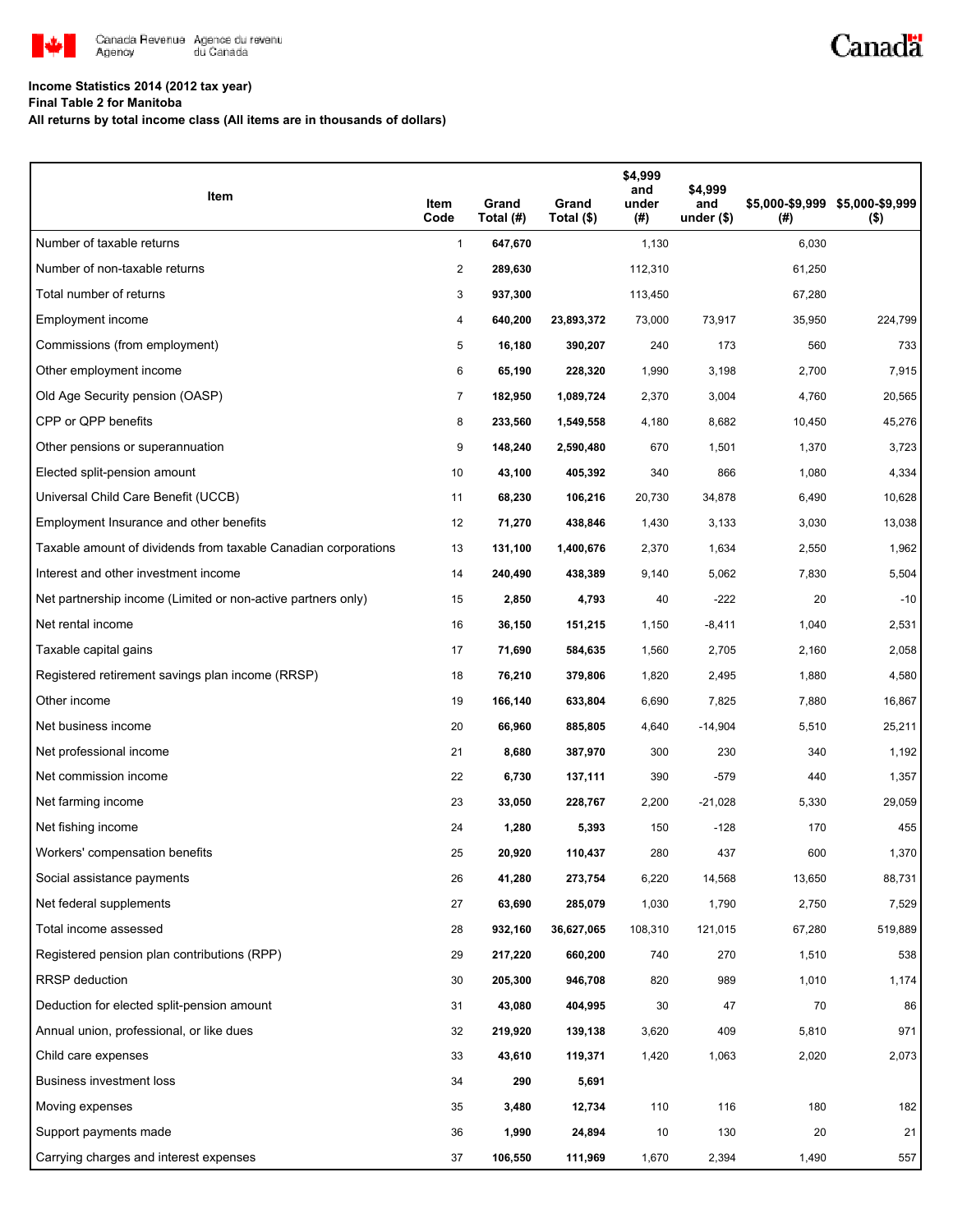

## **Income Statistics 2014 (2012 tax year)**

**Final Table 2 for Manitoba**

**All returns by total income class (All items are in thousands of dollars)**

| Item                                                                                           | Item<br>Code | Grand<br>Total (#) | Grand<br>Total (\$) | \$4,999<br>and<br>under<br>(# ) | \$4,999<br>and<br>under $($)$ | \$5,000-\$9,999 \$5,000-\$9,999<br>(#) | $($ \$) |
|------------------------------------------------------------------------------------------------|--------------|--------------------|---------------------|---------------------------------|-------------------------------|----------------------------------------|---------|
| Deductions for CPP/QPP contributions on self-employment and<br>other earnings                  | 38           | 56,200             | 46,068              | 760                             | 45                            | 5,050                                  | 813     |
| Deductions for provincial parental insurance plan (PPIP) premiums<br>on self-employment income | 39           |                    |                     |                                 |                               |                                        |         |
| Exploration and development expenses                                                           | 40           | 2,050              | 29,576              |                                 |                               |                                        |         |
| Other employment expenses                                                                      | 41           | 32,070             | 139,521             | 130                             | 628                           | 260                                    | 424     |
| Clergy residence deduction                                                                     | 42           | 1,660              | 19,631              |                                 |                               |                                        |         |
| Other deductions                                                                               | 43           | 20,830             | 53,352              | 750                             | 576                           | 750                                    | 667     |
| Total deductions before adjustments                                                            | 44           | 527,850            | 2,714,358           | 9,290                           | 7,035                         | 15,130                                 | 7,596   |
| Social benefits repayment                                                                      | 45           | 12,550             | 36,232              |                                 |                               |                                        |         |
| Net income after adjustments                                                                   | 46           | 929,110            | 33,915,495          | 105,400                         | 150,295                       | 67,230                                 | 512,545 |
| Canadian Forces personnel and police deduction                                                 | 47           | 90                 | 1,832               |                                 |                               |                                        |         |
| Security options deductions                                                                    | 48           | 660                | 19,954              |                                 |                               |                                        |         |
| Other payments deductions                                                                      | 49           | 120,570            | 669,026             | 7,480                           | 16,794                        | 16,800                                 | 97,629  |
| Non-capital losses of other years                                                              | 50           | 820                | 5,974               | 20                              | 58                            |                                        |         |
| Net capital losses of other years                                                              | 51           | 14,610             | 26,147              | 60                              | 33                            | 90                                     | 106     |
| Capital gains deduction                                                                        | 52           | 4,090              | 273,393             | 20                              | 240                           | 10                                     | 251     |
| Northern residents deductions                                                                  | 53           | 15,870             | 47,719              | 190                             | 98                            | 230                                    | 312     |
| Additional deductions                                                                          | 54           | 4,920              | 16,675              | 70                              | 92                            | 100                                    | 192     |
| Farming/fishing losses of prior years                                                          | 55           | 990                | 10,899              | 10                              | 120                           | 20                                     | 112     |
| Total deductions from net income                                                               | 56           | 157,820            | 1,071,718           | 7,760                           | 17,435                        | 17,120                                 | 98,632  |
| Taxable income assessed                                                                        | 57           | 913,000            | 32,847,352          | 102,170                         | 134,105                       | 59,650                                 | 414,477 |
| Basic personal amount                                                                          | 58           | 937,270            | 10,089,356          | 113,430                         | 1,192,989                     | 67,280                                 | 719,997 |
| Age amount                                                                                     | 59           | 176,220            | 1,073,737           | 2,660                           | 17,066                        | 4,860                                  | 32,405  |
| Spouse or common-law partner amount                                                            | 60           | 70,420             | 507,737             | 8,010                           | 75,440                        | 3,850                                  | 26,002  |
| Amount for eligible dependant                                                                  | 61           | 40,830             | 424,502             | 8,600                           | 91,946                        | 3,170                                  | 33,313  |
| Amount for children 17 and under                                                               | 62           | 142,690            | 595,578             | 15,390                          | 72,399                        | 5,850                                  | 24,974  |
| Amount for infirm dependants age 18 or older                                                   | 63           | 880                | 4,519               |                                 |                               | 20                                     | 90      |
| CPP or QPP contributions through employment                                                    | 64           | 539,370            | 798,961             | 10,680                          | 5,885                         | 26,670                                 | 4,891   |
| CPP or QPP contributions on self-employment and other earnings                                 | 65           | 56,200             | 46,068              | 760                             | 45                            | 5,050                                  | 813     |
| Employment Insurance premiums                                                                  | 66           | 547,360            | 307,285             | 24,540                          | 5,380                         | 31,860                                 | 4,168   |
| PPIP premiums paid                                                                             | 67           |                    |                     |                                 |                               |                                        |         |
| PPIP premiums payable on employment income                                                     | 68           |                    |                     |                                 |                               |                                        |         |
| PPIP premiums payable on self-employment income                                                | 69           |                    |                     |                                 |                               |                                        |         |
| Volunteer firefighters' amount                                                                 | 70           | 1,380              | 4,128               | 20                              | 63                            |                                        |         |
| Canada employment amount                                                                       | 71           | 611,150            | 651,406             | 30,520                          | 28,408                        | 36,310                                 | 38,645  |
| Public transit amount                                                                          | 72           | 45,560             | 25,008              | 2,500                           | 957                           | 3,260                                  | 1,277   |
| Children's fitness amount                                                                      | 73           | 54,960             | 28,656              | 660                             | 271                           | 570                                    | 208     |
| Children's arts amount                                                                         | 74           | 19,320             | 9,662               | 200                             | 78                            | 180                                    | 76      |

Canadä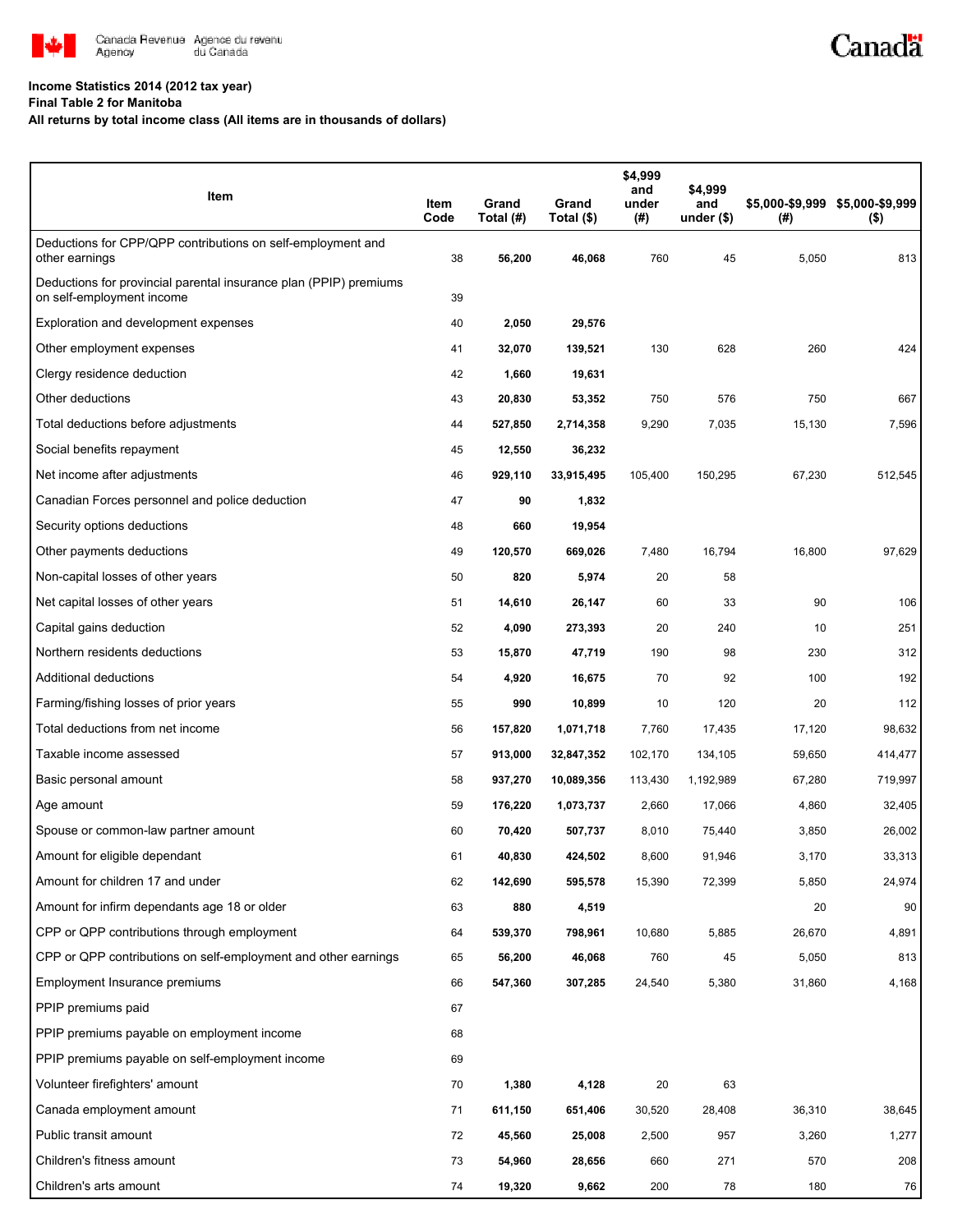

## **Income Statistics 2014 (2012 tax year)**

**Final Table 2 for Manitoba**

**All returns by total income class (All items are in thousands of dollars)**

| Item                                                              |                     |                    |                     | \$4,999<br>and | \$4,999            |        |                                            |
|-------------------------------------------------------------------|---------------------|--------------------|---------------------|----------------|--------------------|--------|--------------------------------------------|
|                                                                   | <b>Item</b><br>Code | Grand<br>Total (#) | Grand<br>Total (\$) | under<br>(#)   | and<br>under $(*)$ | (#)    | \$5,000-\$9,999 \$5,000-\$9,999<br>$($ \$) |
| Home buyers' amount                                               | 75                  | 8,050              | 37,648              | 80             | 377                |        |                                            |
| Pension income amount                                             | 76                  | 171,560            | 326,102             | 920            | 1,164              | 2,250  | 3,418                                      |
| Caregiver amount                                                  | 77                  | 5,980              | 31,654              | 130            | 697                | 90     | 499                                        |
| Disability amount                                                 | 78                  | 47,810             | 360,698             | 3,290          | 25,025             | 4,120  | 31,090                                     |
| Disability amount transferred from a dependant                    | 79                  | 10,890             | 112,252             | 620            | 7,474              | 340    | 4,122                                      |
| Interest paid on student loans                                    | 80                  | 14,750             | 6,623               | 110            | 46                 | 90     | 40                                         |
| Tuition, education, and textbook amounts                          | 81                  | 58,920             | 274,795             | 10             | 13                 | 40     | 46                                         |
| Tuition, education, and textbook amounts transferred from a child | 82                  | 18,960             | 90,383              | 20             | 70                 | 20     | 34                                         |
| Amounts transferred from spouse or common-law partner             | 83                  | 44,620             | 236,705             | 6,810          | 33,927             | 2,520  | 13,608                                     |
| Medical expenses                                                  | 84                  | 153,040            | 337,458             | 3,280          | 3,138              | 4,970  | 5,725                                      |
| Total tax credits on personal amounts                             | 85                  | 937,290            | 2,457,233           | 113,440        | 234,437            | 67,280 | 141,855                                    |
| Allowable charitable donations and government gifts               | 86                  | 233,320            | 394,668             | 320            | 147                | 580    | 259                                        |
| Eligible cultural and ecological gifts                            | 87                  | 260                | 2,302               |                |                    |        |                                            |
| Total tax credit on donations and gifts                           | 88                  | 231,820            | 110,007             | 300            | 19                 | 560    | 65                                         |
| Total federal non-refundable tax credits                          | 89                  | 937,290            | 2,567,240           | 113,440        | 234,456            | 67,280 | 141,920                                    |
| Federal dividend tax credit                                       | 90                  | 115,310            | 188,073             | 300            | $\overline{2}$     | 350    | $\overline{2}$                             |
| Overseas employment tax credit                                    | 91                  | 80                 | 855                 |                |                    |        |                                            |
| Minimum tax carryover                                             | 92                  | 1,910              | 5,797               |                |                    |        |                                            |
| Basic federal tax                                                 | 93                  | 579,150            | 3,444,952           | 190            | 34                 | 540    | 162                                        |
| Federal Foreign Tax Credit                                        | 94                  | 29,840             | 9,376               |                |                    |        |                                            |
| Federal Political contribution tax credit                         | 95                  | 6,890              | 1,096               |                |                    |        |                                            |
| <b>Investment Tax Credit</b>                                      | 96                  | 1,200              | 2,722               |                |                    |        |                                            |
| Labour-sponsored funds tax credit                                 | 97                  | 170                | 104                 |                |                    |        |                                            |
| Alternative minimum tax payable                                   | 98                  | 1,390              | 9,501               |                |                    |        |                                            |
| Net federal tax                                                   | 99                  | 578,320            | 3,431,805           | 170            | 36                 | 520    | 163                                        |
| CPP contributions on self-employment                              | 100                 | 56,200             | 92,136              | 760            | 89                 | 5,050  | 1,626                                      |
| Social Benefits repayment                                         | 101                 | 12,550             | 36,232              |                |                    |        |                                            |
| <b>Net Provincial Tax</b>                                         | 102                 | 634,260            | 2,686,483           | 370            | 52                 | 1,010  | 242                                        |
| Total tax payable                                                 | 103                 | 647,670            | 6,246,718           | 1,130          | 177                | 6,030  | 2,033                                      |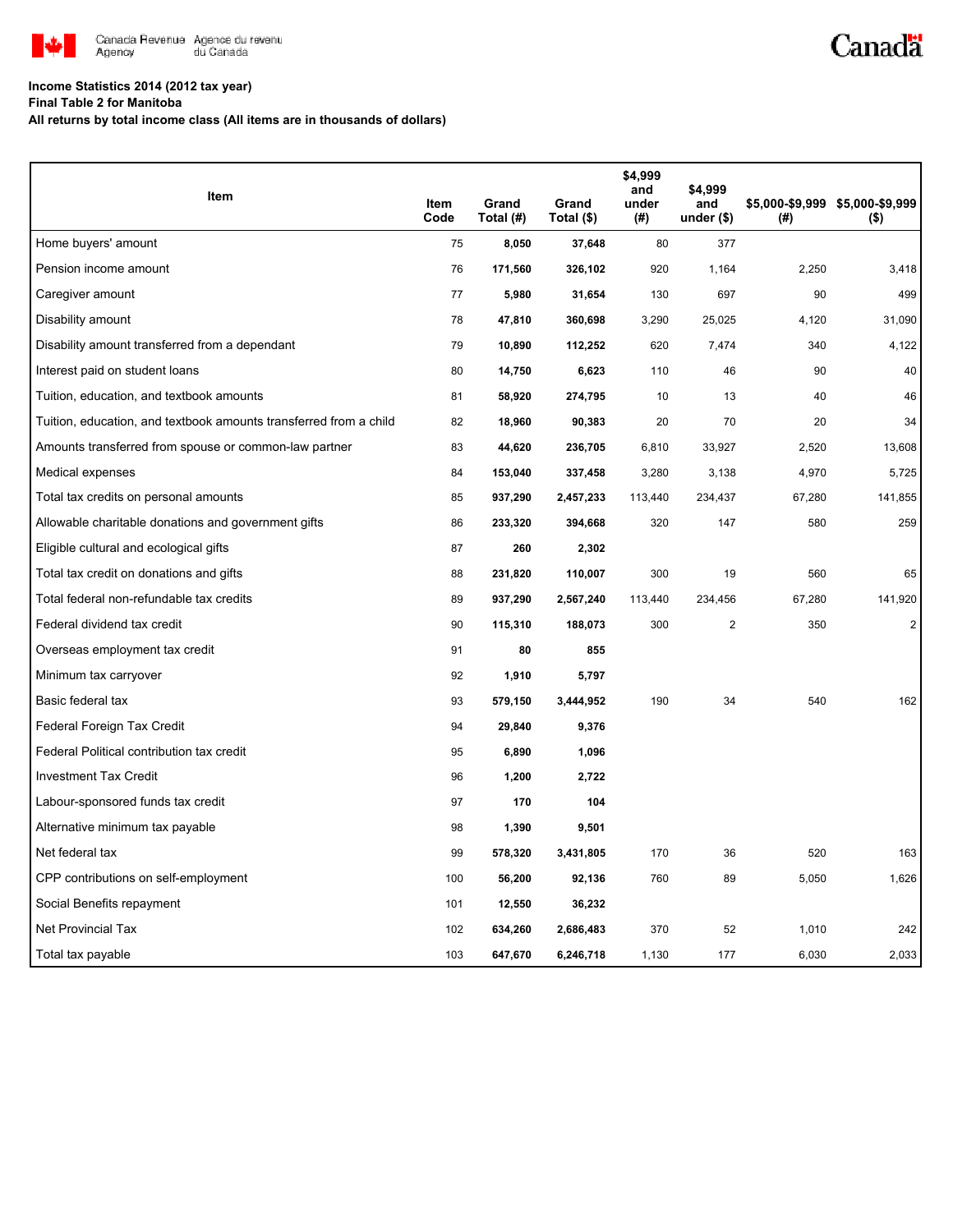| Item                                                                          | Item<br>Code   | (# )   | $($ \$) | (#)    | \$10,000-\$14,999 \$10,000-\$14,999 \$15,000-\$19,999 \$15,000-\$19,999 \$20,000-\$24,999 \$20,000-\$24,999<br>$($ \$) | (#)    | $($ \$)   |
|-------------------------------------------------------------------------------|----------------|--------|---------|--------|------------------------------------------------------------------------------------------------------------------------|--------|-----------|
| Number of taxable returns                                                     | $\mathbf{1}$   | 27,700 |         | 40,550 |                                                                                                                        | 55,010 |           |
| Number of non-taxable returns                                                 | $\overline{2}$ | 44,300 |         | 45,790 |                                                                                                                        | 15,490 |           |
| Total number of returns                                                       | 3              | 72,000 |         | 86,330 |                                                                                                                        | 70,500 |           |
| Employment income                                                             | 4              | 38,900 | 392,076 | 37,600 | 532,840                                                                                                                | 39,750 | 741,656   |
| Commissions (from employment)                                                 | 5              | 790    | 1,514   | 960    | 2,888                                                                                                                  | 1,020  | 4,705     |
| Other employment income                                                       | 6              | 3,180  | 9,290   | 3,240  | 10,452                                                                                                                 | 3,440  | 12,324    |
| Old Age Security pension (OASP)                                               | $\overline{7}$ | 14,600 | 79,931  | 39,520 | 241,233                                                                                                                | 25,290 | 158,432   |
| CPP or QPP benefits                                                           | 8              | 19,330 | 88,824  | 40,740 | 211,426                                                                                                                | 29,000 | 211,073   |
| Other pensions or superannuation                                              | 9              | 4,160  | 12,735  | 13,870 | 47,035                                                                                                                 | 20,200 | 115,519   |
| Elected split-pension amount                                                  | 10             | 1,970  | 9,521   | 4,790  | 27,799                                                                                                                 | 5,020  | 39,776    |
| Universal Child Care Benefit (UCCB)                                           | 11             | 7,180  | 10,873  | 5,830  | 9,230                                                                                                                  | 4,780  | 7,168     |
| Employment Insurance and other<br>benefits                                    | 12             | 5,510  | 29,765  | 7,380  | 44,416                                                                                                                 | 8,620  | 53,563    |
| Taxable amount of dividends from<br>taxable Canadian corporations             | 13             | 4,090  | 4,397   | 6,550  | 7,847                                                                                                                  | 7,800  | 12,552    |
| Interest and other investment income                                          | 14             | 12,820 | 10,630  | 23,230 | 23,825                                                                                                                 | 20,850 | 27,076    |
| Net partnership income (Limited or<br>non-active partners only)               | 15             | 20     | $-23$   | 30     | $-4$                                                                                                                   | 60     | 29        |
| Net rental income                                                             | 16             | 1,490  | 3,969   | 2,080  | 5,665                                                                                                                  | 2,230  | 7,142     |
| Taxable capital gains                                                         | 17             | 2,490  | 2,549   | 3,770  | 3,698                                                                                                                  | 4,520  | 4,966     |
| Registered retirement savings plan<br>income (RRSP)                           | 18             | 2,930  | 8,847   | 4,100  | 12,649                                                                                                                 | 5,040  | 17,507    |
| Other income                                                                  | 19             | 9,920  | 20,869  | 11,540 | 22,911                                                                                                                 | 11,480 | 23,413    |
| Net business income                                                           | 20             | 6,690  | 47,910  | 6,180  | 56,924                                                                                                                 | 5,450  | 59,100    |
| Net professional income                                                       | 21             | 450    | 2,795   | 390    | 2,873                                                                                                                  | 410    | 3,929     |
| Net commission income                                                         | 22             | 540    | 2,653   | 530    | 3,217                                                                                                                  | 470    | 3,132     |
| Net farming income                                                            | 23             | 3,360  | 12,875  | 3,070  | 8,502                                                                                                                  | 2,240  | 10,137    |
| Net fishing income                                                            | 24             | 200    | 388     | 170    | 612                                                                                                                    | 130    | 710       |
| Workers' compensation benefits                                                | 25             | 930    | 2,494   | 1,510  | 6,230                                                                                                                  | 1,940  | 9,821     |
| Social assistance payments                                                    | 26             | 10,840 | 93,559  | 7,070  | 46,770                                                                                                                 | 1,800  | 17,415    |
| Net federal supplements                                                       | 27             | 10,860 | 48,051  | 31,230 | 175,842                                                                                                                | 12,700 | 35,660    |
| Total income assessed                                                         | 28             | 72,000 | 897,425 | 86,330 | 1,506,499                                                                                                              | 70,500 | 1,578,636 |
| Registered pension plan contributions<br>(RPP)                                | 29             | 2,840  | 1,378   | 5,210  | 3,413                                                                                                                  | 8,280  | 7,370     |
| RRSP deduction                                                                | 30             | 2,360  | 2,740   | 4,260  | 6,041                                                                                                                  | 6,760  | 10,558    |
| Deduction for elected split-pension<br>amount                                 | 31             | 280    | 419     | 1,000  | 1,528                                                                                                                  | 2,420  | 5,658     |
| Annual union, professional, or like<br>dues                                   | 32             | 7,790  | 1,706   | 8,970  | 2,159                                                                                                                  | 10,920 | 3,067     |
| Child care expenses                                                           | 33             | 2,570  | 3,342   | 3,080  | 4,826                                                                                                                  | 3,710  | 7,027     |
| Business investment loss                                                      | 34             |        |         |        |                                                                                                                        | 20     | 271       |
| Moving expenses                                                               | 35             | 260    | 331     | 300    | 387                                                                                                                    | 310    | 581       |
| Support payments made                                                         | 36             | 10     | 36      | 40     | 99                                                                                                                     | 60     | 215       |
| Carrying charges and interest<br>expenses                                     | 37             | 3,010  | 900     | 7,550  | 1,896                                                                                                                  | 7,600  | 2,437     |
| Deductions for CPP/QPP contributions<br>on self-employment and other earnings | 38             | 6,980  | 2,222   | 5,970  | 2,788                                                                                                                  | 5,170  | 3,105     |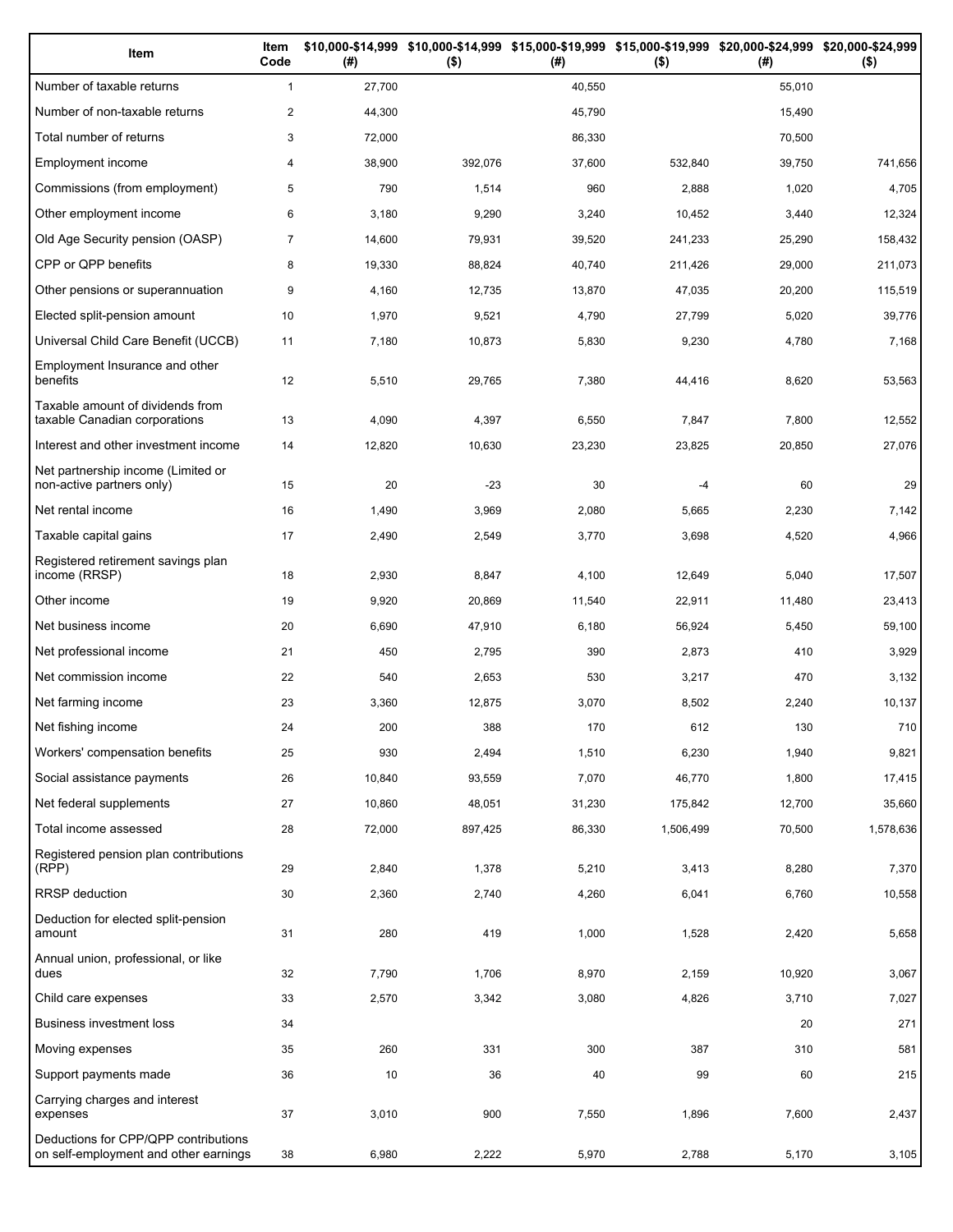| Item                                                                                              | Item<br>Code | (#)    | $($ \$) | \$10,000-\$14,999 \$10,000-\$14,999 \$15,000-\$19,999 \$15,000-\$19,999 \$20,000-\$24,999 \$20,000-\$24,999<br>(#) | $($ \$)   | (# )   | $($ \$)   |
|---------------------------------------------------------------------------------------------------|--------------|--------|---------|--------------------------------------------------------------------------------------------------------------------|-----------|--------|-----------|
| Deductions for provincial parental<br>insurance plan (PPIP) premiums on<br>self-employment income | 39           |        |         |                                                                                                                    |           |        |           |
| Exploration and development expenses                                                              | 40           |        |         | 10                                                                                                                 | 19        | 30     | 39        |
| Other employment expenses                                                                         | 41           | 460    | 812     | 720                                                                                                                | 1,369     | 1,050  | 2,264     |
| Clergy residence deduction                                                                        | 42           | 10     | 41      | 30                                                                                                                 | 126       | 60     | 349       |
| Other deductions                                                                                  | 43           | 1,250  | 949     | 1,860                                                                                                              | 1,160     | 2,150  | 1,378     |
| Total deductions before adjustments                                                               | 44           | 22,040 | 14,966  | 29,300                                                                                                             | 25,926    | 33,410 | 44,360    |
| Social benefits repayment                                                                         | 45           |        |         |                                                                                                                    |           |        |           |
| Net income after adjustments                                                                      | 46           | 71,980 | 882,588 | 86,320                                                                                                             | 1,480,676 | 70,480 | 1,534,430 |
| Canadian Forces personnel and police<br>deduction                                                 | 47           |        |         |                                                                                                                    |           |        |           |
| Security options deductions                                                                       | 48           |        |         |                                                                                                                    |           | 20     | 29        |
| Other payments deductions                                                                         | 49           | 21,640 | 144,105 | 36,580                                                                                                             | 228,844   | 16,000 | 62,897    |
| Non-capital losses of other years                                                                 | 50           | 90     | 171     | 110                                                                                                                | 264       | 90     | 416       |
| Net capital losses of other years                                                                 | 51           | 190    | 109     | 380                                                                                                                | 255       | 610    | 427       |
| Capital gains deduction                                                                           | 52           | 90     | 160     | 70                                                                                                                 | 352       | 130    | 553       |
| Northern residents deductions                                                                     | 53           | 430    | 767     | 770                                                                                                                | 1,770     | 850    | 2,056     |
| Additional deductions                                                                             | 54           | 230    | 453     | 750                                                                                                                | 2,631     | 860    | 2,458     |
| Farming/fishing losses of prior years                                                             | 55           | 80     | 184     | 70                                                                                                                 | 290       | 90     | 430       |
| Total deductions from net income                                                                  | 56           | 22,480 | 145,951 | 37,780                                                                                                             | 234,416   | 17,890 | 69,265    |
| Taxable income assessed                                                                           | 57           | 68,310 | 736,819 | 85,370                                                                                                             | 1,246,576 | 70,190 | 1,465,258 |
| Basic personal amount                                                                             | 58           | 72,000 | 774,295 | 86,330                                                                                                             | 931,735   | 70,500 | 761,522   |
| Age amount                                                                                        | 59           | 14,630 | 98,174  | 39,550                                                                                                             | 265,708   | 25,310 | 170,055   |
| Spouse or common-law partner<br>amount                                                            | 60           | 4,480  | 29,060  | 5,460                                                                                                              | 33,674    | 5,410  | 33,416    |
| Amount for eligible dependant                                                                     | 61           | 4,950  | 52,292  | 3,820                                                                                                              | 40,084    | 2,870  | 29,907    |
| Amount for children 17 and under                                                                  | 62           | 7,980  | 31,771  | 7,500                                                                                                              | 34,237    | 7,280  | 32,225    |
| Amount for infirm dependants age 18<br>or older                                                   | 63           | 20     | 164     | 40                                                                                                                 | 177       | 60     | 337       |
| CPP or QPP contributions through<br>employment                                                    | 64           | 33,610 | 12,231  | 34,480                                                                                                             | 19,560    | 37,270 | 29,518    |
| CPP or QPP contributions on<br>self-employment and other earnings                                 | 65           | 6,980  | 2,222   | 5,970                                                                                                              | 2,788     | 5,170  | 3,105     |
| Employment Insurance premiums                                                                     | 66           | 35,240 | 7,035   | 34,760                                                                                                             | 9,506     | 37,130 | 13,131    |
| PPIP premiums paid                                                                                | 67           |        |         |                                                                                                                    |           |        |           |
| PPIP premiums payable on<br>employment income                                                     | 68           |        |         |                                                                                                                    |           |        |           |
| PPIP premiums payable on<br>self-employment income                                                | 69           |        |         |                                                                                                                    |           |        |           |
| Volunteer firefighters' amount                                                                    | 70           | 20     | 63      | 40                                                                                                                 | 105       | 50     | 138       |
| Canada employment amount                                                                          | 71           | 39,420 | 42,156  | 38,490                                                                                                             | 41,253    | 40,850 | 43,748    |
| Public transit amount                                                                             | 72           | 4,060  | 1,804   | 4,260                                                                                                              | 2,180     | 4,340  | 2,531     |
| Children's fitness amount                                                                         | 73           | 930    | 367     | 1,300                                                                                                              | 544       | 1,780  | 729       |
| Children's arts amount                                                                            | 74           | 280    | 132     | 390                                                                                                                | 171       | 580    | 251       |
| Home buyers' amount                                                                               | 75           | 90     | 375     | 260                                                                                                                | 1,107     | 470    | 2,163     |
| Pension income amount                                                                             | 76           | 5,680  | 8,915   | 17,070                                                                                                             | 28,522    | 23,080 | 43,545    |
| Caregiver amount                                                                                  | 77           | 150    | 773     | 260                                                                                                                | 1,295     | 360    | 1,714     |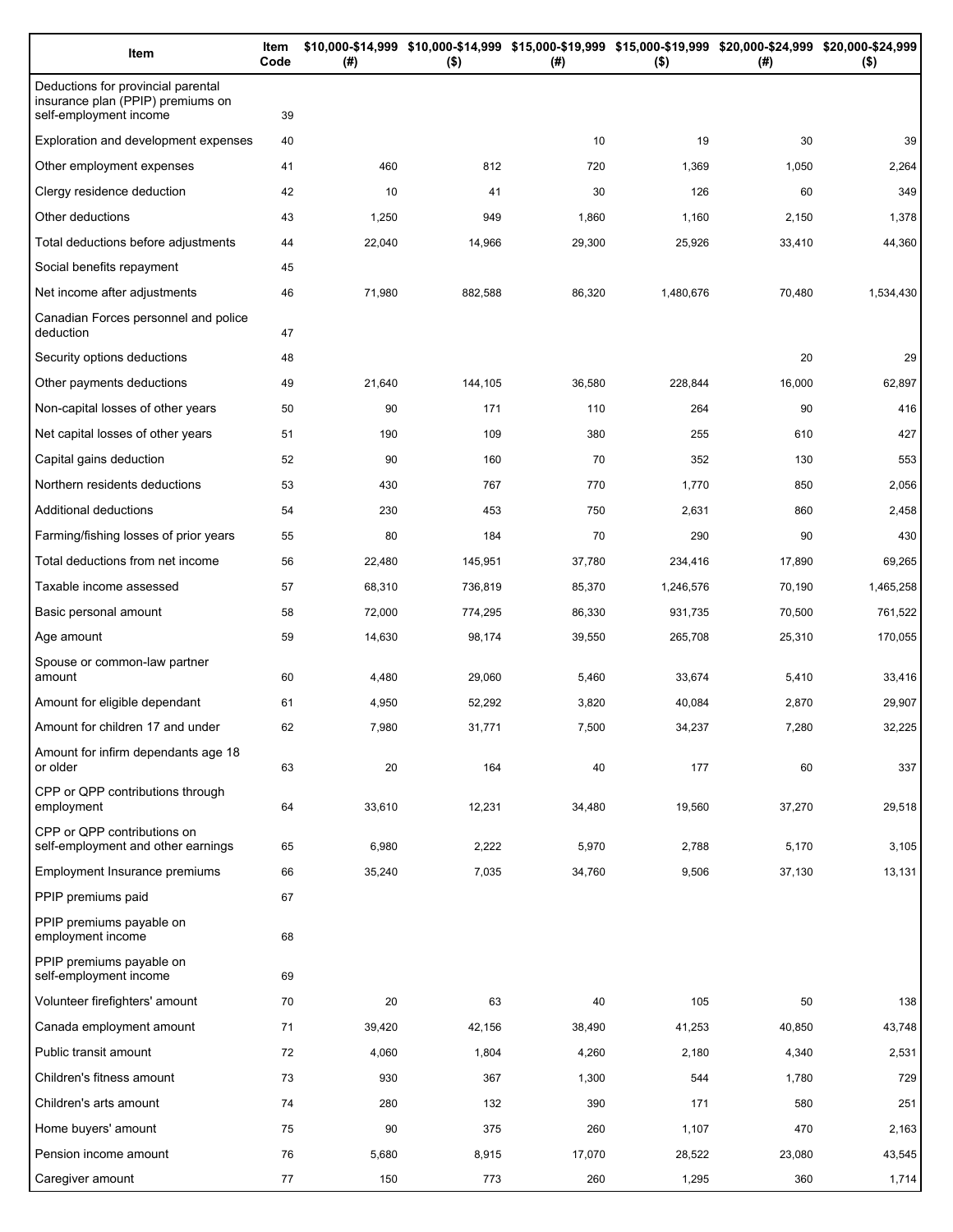| Item                                                                 | Item<br>Code | (#)    | $($ \$)        | (#)    | $($ \$) | \$10,000-\$14,999 \$10,000-\$14,999 \$15,000-\$19,999 \$15,000-\$19,999 \$20,000-\$24,999 \$20,000-\$24,999<br>(# ) | $($ \$) |
|----------------------------------------------------------------------|--------------|--------|----------------|--------|---------|---------------------------------------------------------------------------------------------------------------------|---------|
| Disability amount                                                    | 78           | 5,670  | 42,708         | 8,200  | 61,825  | 6,110                                                                                                               | 46,023  |
| Disability amount transferred from a<br>dependant                    | 79           | 500    | 5,962          | 570    | 6,236   | 570                                                                                                                 | 5,471   |
| Interest paid on student loans                                       | 80           | 300    | 93             | 760    | 265     | 1,170                                                                                                               | 422     |
| Tuition, education, and textbook<br>amounts                          | 81           | 6,070  | 6,428          | 10,450 | 36,935  | 7,660                                                                                                               | 41,631  |
| Tuition, education, and textbook<br>amounts transferred from a child | 82           | 50     | 98             | 180    | 590     | 350                                                                                                                 | 1,453   |
| Amounts transferred from spouse or<br>common-law partner             | 83           | 4,670  | 25,731         | 6,520  | 37,923  | 5,300                                                                                                               | 30,478  |
| Medical expenses                                                     | 84           | 7,710  | 9,752          | 17,400 | 26,505  | 22,080                                                                                                              | 40,967  |
| Total tax credits on personal amounts                                | 85           | 72,000 | 172,891        | 86,330 | 237,445 | 70,500                                                                                                              | 200,174 |
| Allowable charitable donations and<br>government gifts               | 86           | 2,520  | 1,705          | 7,430  | 5,069   | 13,460                                                                                                              | 11,217  |
| Eligible cultural and ecological gifts                               | 87           | 10     | 5              | 10     | 11      | 20                                                                                                                  | 14      |
| Total tax credit on donations and gifts                              | 88           | 2,470  | 299            | 7,340  | 1,304   | 13,310                                                                                                              | 2,959   |
| Total federal non-refundable tax credits                             | 89           | 72,000 | 173,190        | 86,330 | 238,750 | 70,500                                                                                                              | 203,133 |
| Federal dividend tax credit                                          | 90           | 1,430  | 86             | 2,640  | 337     | 4,950                                                                                                               | 887     |
| Overseas employment tax credit                                       | 91           |        |                |        |         |                                                                                                                     |         |
| Minimum tax carryover                                                | 92           |        |                | 40     | 19      | 70                                                                                                                  | 48      |
| Basic federal tax                                                    | 93           | 11,180 | 2,174          | 26,620 | 14,555  | 41,800                                                                                                              | 38,044  |
| Federal Foreign Tax Credit                                           | 94           | 120    | 4              | 440    | 28      | 890                                                                                                                 | 28      |
| Federal Political contribution tax credit                            | 95           | 30     | $\overline{2}$ | 50     | 5       | 190                                                                                                                 | 20      |
| <b>Investment Tax Credit</b>                                         | 96           |        |                |        |         | 20                                                                                                                  | 9       |
| Labour-sponsored funds tax credit                                    | 97           |        |                |        |         |                                                                                                                     |         |
| Alternative minimum tax payable                                      | 98           |        |                |        |         |                                                                                                                     |         |
| Net federal tax                                                      | 99           | 11,120 | 2,172          | 26,510 | 14,522  | 41,700                                                                                                              | 37,994  |
| CPP contributions on self-employment                                 | 100          | 6,980  | 4,443          | 5,970  | 5,576   | 5,170                                                                                                               | 6,211   |
| Social Benefits repayment                                            | 101          |        |                |        |         |                                                                                                                     |         |
| <b>Net Provincial Tax</b>                                            | 102          | 24,490 | 5,861          | 38,660 | 20,608  | 53,970                                                                                                              | 45,744  |
| Total tax payable                                                    | 103          | 27,700 | 12,478         | 40,550 | 40,712  | 55,010                                                                                                              | 89,957  |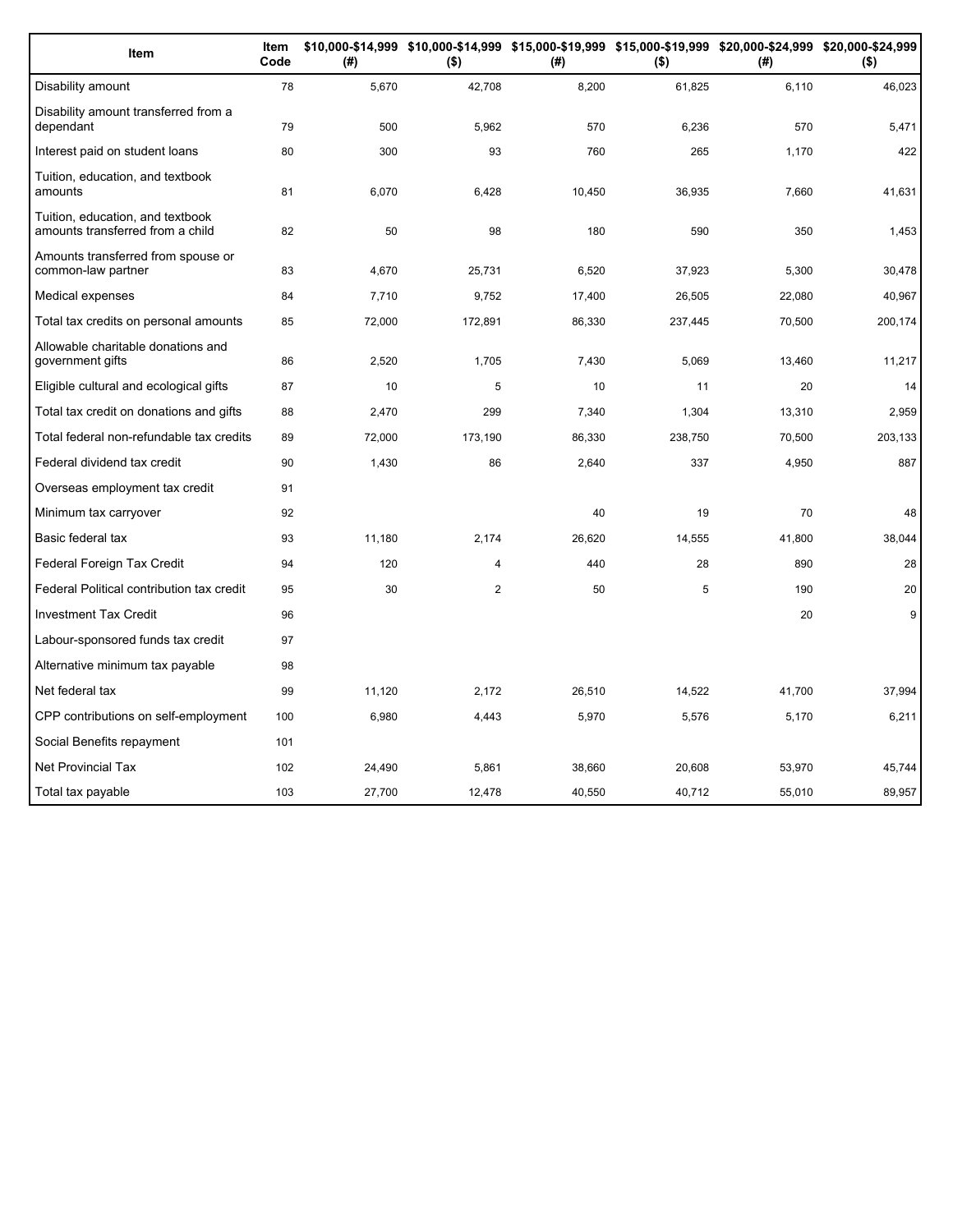| Item                                                                          | Item<br>Code   | (# )   | \$25,000-\$29,999 \$25,000-\$29,999<br>$($ \$) | (# )   | \$30,000-\$34,999 \$30,000-\$34,999 \$35,000-\$39,999 \$35,000-\$39,999<br>$($ \$) | (# )   | $($ \$)   |
|-------------------------------------------------------------------------------|----------------|--------|------------------------------------------------|--------|------------------------------------------------------------------------------------|--------|-----------|
| Number of taxable returns                                                     | $\mathbf{1}$   | 57,490 |                                                | 60,680 |                                                                                    | 56,110 |           |
| Number of non-taxable returns                                                 | $\overline{2}$ | 5,390  |                                                | 2,450  |                                                                                    | 1,130  |           |
| Total number of returns                                                       | 3              | 62,880 |                                                | 63,130 |                                                                                    | 57,240 |           |
| Employment income                                                             | 4              | 41,360 | 960,465                                        | 43,690 | 1,215,722                                                                          | 42,900 | 1,400,043 |
| Commissions (from employment)                                                 | 5              | 1,150  | 7,525                                          | 1,160  | 8,157                                                                              | 1,110  | 10,064    |
| Other employment income                                                       | 6              | 3,770  | 14,511                                         | 4,310  | 15,181                                                                             | 4,620  | 15,052    |
| Old Age Security pension (OASP)                                               | $\overline{7}$ | 17,530 | 108,937                                        | 15,830 | 98,197                                                                             | 11,760 | 72,503    |
| CPP or QPP benefits                                                           | 8              | 21,340 | 156,573                                        | 20,060 | 148,014                                                                            | 15,670 | 118,860   |
| Other pensions or superannuation                                              | 9              | 16,360 | 157,177                                        | 16,220 | 210,030                                                                            | 13,120 | 227,707   |
| Elected split-pension amount                                                  | 10             | 5,260  | 53,230                                         | 6,160  | 67,217                                                                             | 3,120  | 37,548    |
| Universal Child Care Benefit (UCCB)                                           | 11             | 4,120  | 6,016                                          | 3,780  | 5,319                                                                              | 3,160  | 4,458     |
| Employment Insurance and other<br>benefits                                    | 12             | 8,640  | 54,280                                         | 8,190  | 52,677                                                                             | 6,740  | 44,889    |
| Taxable amount of dividends from<br>taxable Canadian corporations             | 13             | 7,850  | 17,053                                         | 8,810  | 23,232                                                                             | 8,420  | 27,831    |
| Interest and other investment income                                          | 14             | 17,830 | 25,616                                         | 18,090 | 27,297                                                                             | 15,670 | 23,579    |
| Net partnership income (Limited or<br>non-active partners only)               | 15             | 60     | 10                                             | 60     | 67                                                                                 | 80     | 41        |
| Net rental income                                                             | 16             | 2,260  | 7,361                                          | 2,350  | 8,088                                                                              | 2,320  | 8,184     |
| Taxable capital gains                                                         | 17             | 4,350  | 6,352                                          | 4,770  | 7,395                                                                              | 4,390  | 7,375     |
| Registered retirement savings plan<br>income (RRSP)                           | 18             | 5,470  | 20,882                                         | 6,330  | 25,449                                                                             | 6,200  | 24,273    |
| Other income                                                                  | 19             | 10,880 | 24,972                                         | 11,620 | 29,094                                                                             | 10,910 | 28,114    |
| Net business income                                                           | 20             | 4,870  | 58,759                                         | 4,560  | 60,921                                                                             | 4,140  | 58,095    |
| Net professional income                                                       | 21             | 390    | 4,465                                          | 340    | 4,200                                                                              | 360    | 4,723     |
| Net commission income                                                         | 22             | 460    | 3,727                                          | 500    | 4,709                                                                              | 420    | 4,102     |
| Net farming income                                                            | 23             | 1,950  | 11,154                                         | 2,130  | 19,731                                                                             | 1,640  | 10,851    |
| Net fishing income                                                            | 24             | 100    | 690                                            | 80     | 436                                                                                | 60     | 424       |
| Workers' compensation benefits                                                | 25             | 2,070  | 10,863                                         | 2,280  | 11,880                                                                             | 2,090  | 10,904    |
| Social assistance payments                                                    | 26             | 830    | 7,592                                          | 350    | 2,250                                                                              | 190    | 1,320     |
| Net federal supplements                                                       | 27             | 2,410  | 8,124                                          | 1,070  | 3,245                                                                              | 590    | 1,683     |
| Total income assessed                                                         | 28             | 62,880 | 1,728,213                                      | 63,130 | 2,050,590                                                                          | 57,240 | 2,144,448 |
| Registered pension plan contributions<br>(RPP)                                | 29             | 11,510 | 12,523                                         | 15,230 | 21,198                                                                             | 17,650 | 29,803    |
| RRSP deduction                                                                | 30             | 9,590  | 16,844                                         | 12,540 | 23,739                                                                             | 14,650 | 31,415    |
| Deduction for elected split-pension<br>amount                                 | 31             | 3,280  | 10,945                                         | 4,040  | 18,634                                                                             | 4,460  | 29,098    |
| Annual union, professional, or like<br>dues                                   | 32             | 13,110 | 4,471                                          | 15,540 | 6,265                                                                              | 16,900 | 7,866     |
| Child care expenses                                                           | 33             | 3,940  | 9,151                                          | 4,140  | 11,231                                                                             | 3,840  | 11,624    |
| Business investment loss                                                      | 34             | 20     | 428                                            | 20     | 182                                                                                | 20     | 281       |
| Moving expenses                                                               | 35             | 260    | 491                                            | 240    | 507                                                                                | 210    | 674       |
| Support payments made                                                         | 36             | 40     | 139                                            | 80     | 355                                                                                | 90     | 412       |
| Carrying charges and interest<br>expenses                                     | 37             | 7,150  | 2,982                                          | 7,530  | 3,515                                                                              | 7,310  | 3,727     |
| Deductions for CPP/QPP contributions<br>on self-employment and other earnings | 38             | 4,560  | 3,346                                          | 4,350  | 3,643                                                                              | 3,810  | 3,506     |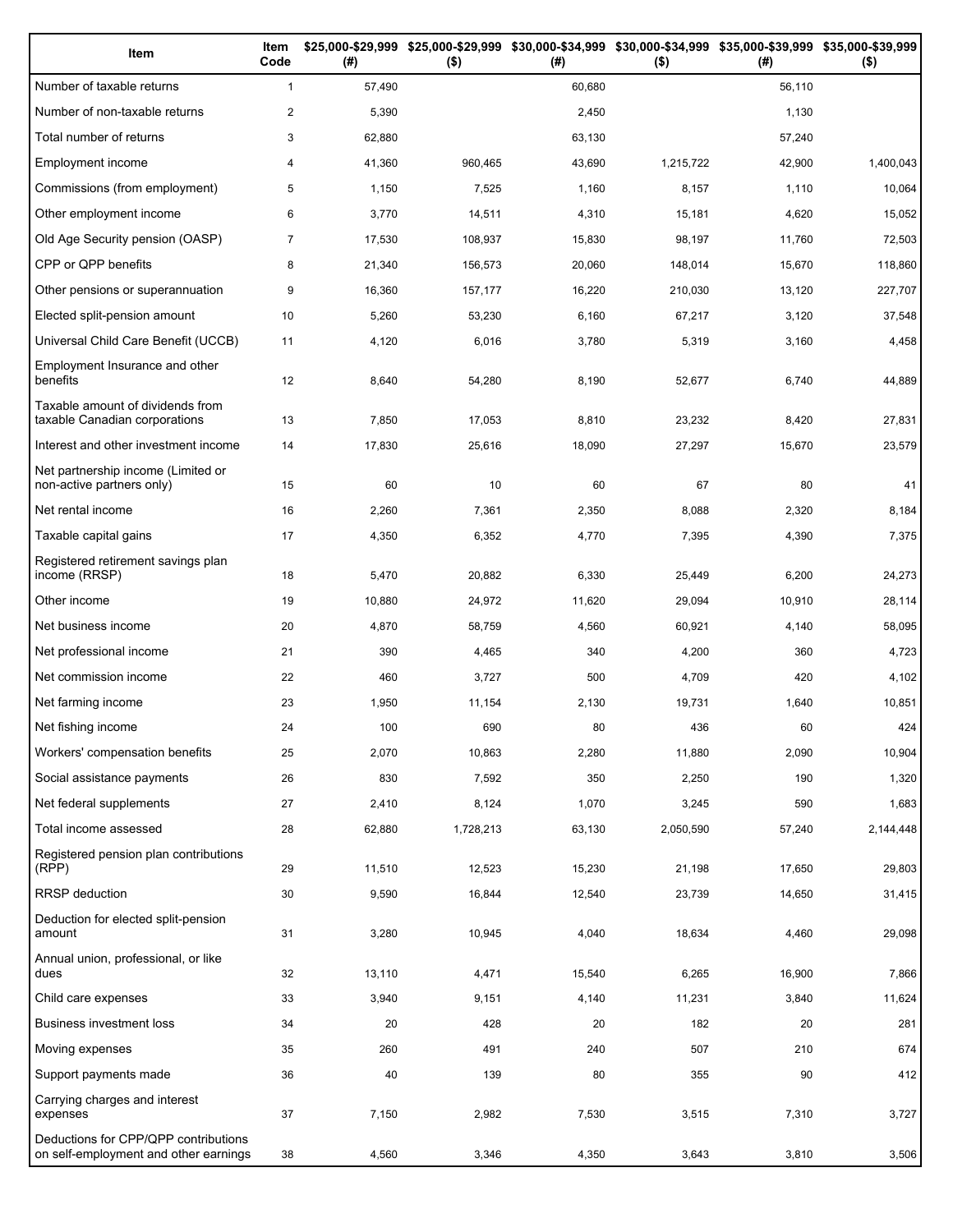| Item                                                                                              | Item<br>Code | (#)    | \$25,000-\$29,999 \$25,000-\$29,999 \$30,000-\$34,999 \$30,000-\$34,999 \$35,000-\$39,999 \$35,000-\$39,999<br>$($ \$) | (#)    | $($ \$)   | (#)    | $($ \$)   |
|---------------------------------------------------------------------------------------------------|--------------|--------|------------------------------------------------------------------------------------------------------------------------|--------|-----------|--------|-----------|
| Deductions for provincial parental<br>insurance plan (PPIP) premiums on<br>self-employment income | 39           |        |                                                                                                                        |        |           |        |           |
| Exploration and development expenses                                                              | 40           | 20     | 56                                                                                                                     | 50     | 79        | 50     | 80        |
| Other employment expenses                                                                         | 41           | 1,310  | 3,192                                                                                                                  | 1,520  | 3,853     | 1,830  | 5,291     |
| Clergy residence deduction                                                                        | 42           | 90     | 648                                                                                                                    | 110    | 807       | 140    | 1,208     |
| Other deductions                                                                                  | 43           | 2,080  | 1,348                                                                                                                  | 1,970  | 1,245     | 1,670  | 1,228     |
| Total deductions before adjustments                                                               | 44           | 36,440 | 66,591                                                                                                                 | 40,900 | 95,283    | 41,930 | 126,239   |
| Social benefits repayment                                                                         | 45           |        |                                                                                                                        |        |           |        |           |
| Net income after adjustments                                                                      | 46           | 62,870 | 1,661,844                                                                                                              | 63,120 | 1,955,403 | 57,240 | 2,018,280 |
| Canadian Forces personnel and police<br>deduction                                                 | 47           |        |                                                                                                                        |        |           |        |           |
| Security options deductions                                                                       | 48           | 20     | 18                                                                                                                     | 10     | 22        | 10     | 27        |
| Other payments deductions                                                                         | 49           | 5,160  | 26,579                                                                                                                 | 3,630  | 17,375    | 2,830  | 13,907    |
| Non-capital losses of other years                                                                 | 50           | 100    | 564                                                                                                                    | 80     | 489       | 60     | 566       |
| Net capital losses of other years                                                                 | 51           | 830    | 652                                                                                                                    | 940    | 726       | 940    | 851       |
| Capital gains deduction                                                                           | 52           | 120    | 787                                                                                                                    | 160    | 1,133     | 140    | 1,512     |
| Northern residents deductions                                                                     | 53           | 940    | 2,325                                                                                                                  | 940    | 2,375     | 910    | 2,428     |
| Additional deductions                                                                             | 54           | 590    | 1,670                                                                                                                  | 480    | 1,100     | 360    | 1,234     |
| Farming/fishing losses of prior years                                                             | 55           | 100    | 593                                                                                                                    | 80     | 754       | 70     | 711       |
| Total deductions from net income                                                                  | 56           | 7,520  | 33,212                                                                                                                 | 6,100  | 23,973    | 5,140  | 21,240    |
| Taxable income assessed                                                                           | 57           | 62,740 | 1,628,704                                                                                                              | 63,050 | 1,931,513 | 57,190 | 1,997,051 |
| Basic personal amount                                                                             | 58           | 62,880 | 679,829                                                                                                                | 63,130 | 682,667   | 57,240 | 619,125   |
| Age amount                                                                                        | 59           | 17,550 | 117,908                                                                                                                | 15,840 | 106,299   | 11,780 | 74,961    |
| Spouse or common-law partner<br>amount                                                            | 60           | 4,830  | 32,308                                                                                                                 | 4,720  | 32,721    | 4,480  | 31,937    |
| Amount for eligible dependant                                                                     | 61           | 2,470  | 25,340                                                                                                                 | 2,420  | 24,852    | 2,250  | 22,988    |
| Amount for children 17 and under                                                                  | 62           | 7,620  | 32,066                                                                                                                 | 8,570  | 35,052    | 9,020  | 36,902    |
| Amount for infirm dependants age 18<br>or older                                                   | 63           | 60     | 279                                                                                                                    | 70     | 355       | 80     | 413       |
| CPP or QPP contributions through<br>employment                                                    | 64           | 39,170 | 39,922                                                                                                                 | 41,520 | 51,859    | 40,960 | 61,065    |
| CPP or QPP contributions on<br>self-employment and other earnings                                 | 65           | 4,560  | 3,346                                                                                                                  | 4,350  | 3,643     | 3,810  | 3,506     |
| Employment Insurance premiums                                                                     | 66           | 38,960 | 17,031                                                                                                                 | 41,100 | 21,394    | 40,430 | 24,570    |
| PPIP premiums paid                                                                                | 67           |        |                                                                                                                        |        |           |        |           |
| PPIP premiums payable on<br>employment income                                                     | 68           |        |                                                                                                                        |        |           |        |           |
| PPIP premiums payable on<br>self-employment income                                                | 69           |        |                                                                                                                        |        |           |        |           |
| Volunteer firefighters' amount                                                                    | 70           | 50     | 153                                                                                                                    | 90     | 264       | 100    | 285       |
| Canada employment amount                                                                          | 71           | 42,690 | 45,654                                                                                                                 | 45,350 | 48,308    | 44,430 | 47,333    |
| Public transit amount                                                                             | 72           | 4,040  | 2,477                                                                                                                  | 3,620  | 2,261     | 3,280  | 2,051     |
| Children's fitness amount                                                                         | 73           | 2,210  | 913                                                                                                                    | 2,830  | 1,191     | 3,220  | 1,408     |
| Children's arts amount                                                                            | 74           | 680    | 295                                                                                                                    | 900    | 402       | 1,020  | 456       |
| Home buyers' amount                                                                               | 75           | 730    | 3,377                                                                                                                  | 830    | 3,834     | 910    | 4,245     |
| Pension income amount                                                                             | 76           | 18,790 | 36,816                                                                                                                 | 18,600 | 36,604    | 14,540 | 28,641    |
| Caregiver amount                                                                                  | 77           | 450    | 2,262                                                                                                                  | 500    | 2,621     | 570    | 2,990     |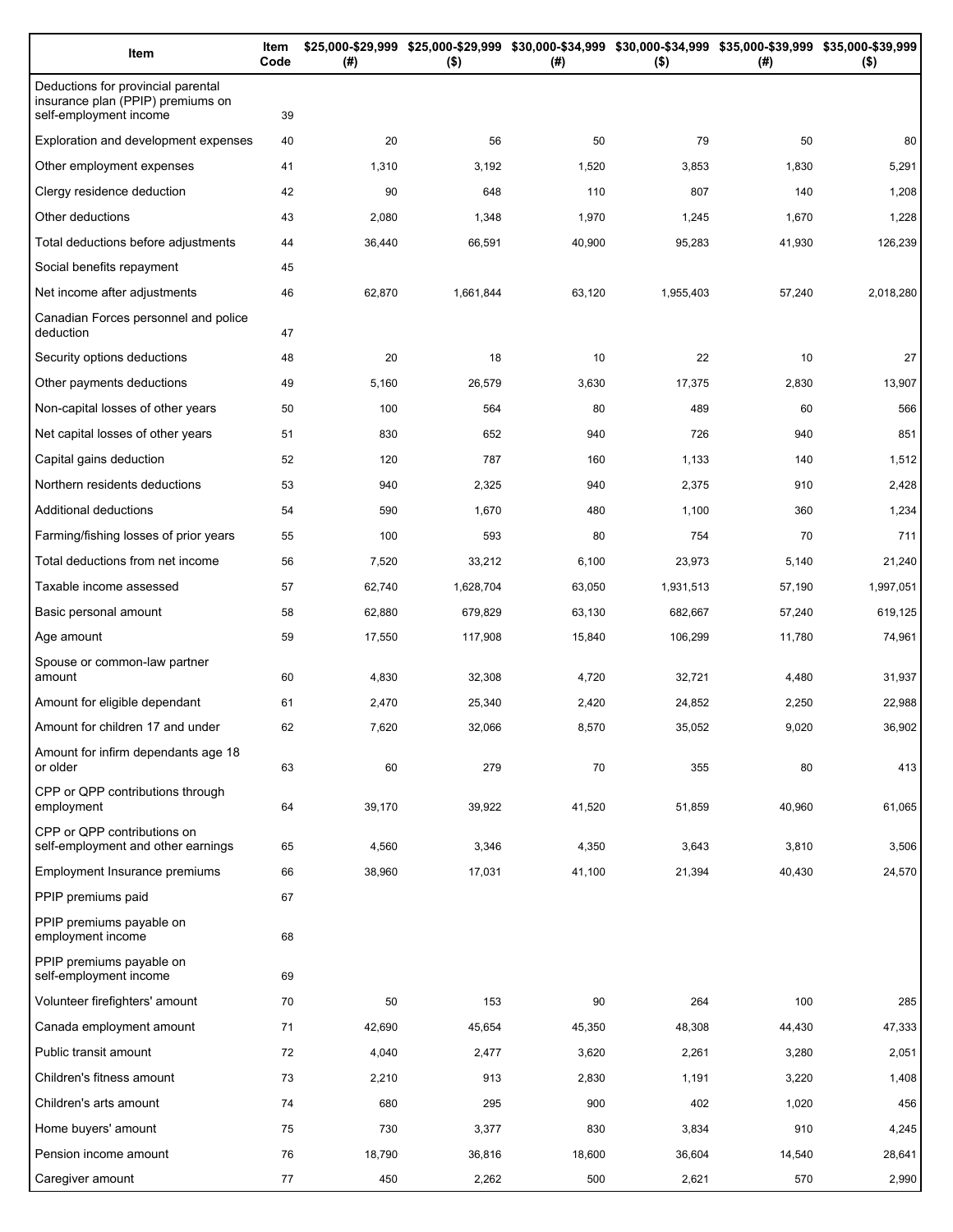| Item                                                                 | Item<br>Code | (# )   | \$25,000-\$29,999 \$25,000-\$29,999 \$30,000-\$34,999 \$30,000-\$34,999 \$35,000-\$39,999 \$35,000-\$39,999<br>$($ \$) | (#)    | $($ \$) | (#)    | $($ \$) |
|----------------------------------------------------------------------|--------------|--------|------------------------------------------------------------------------------------------------------------------------|--------|---------|--------|---------|
| Disability amount                                                    | 78           | 4,340  | 32,760                                                                                                                 | 3,740  | 28,219  | 2,810  | 21,214  |
| Disability amount transferred from a<br>dependant                    | 79           | 640    | 5,905                                                                                                                  | 760    | 7.319   | 850    | 8,127   |
| Interest paid on student loans                                       | 80           | 1.470  | 530                                                                                                                    | 1,590  | 619     | 1,490  | 625     |
| Tuition, education, and textbook<br>amounts                          | 81           | 6,350  | 37,061                                                                                                                 | 5,330  | 29,842  | 4,220  | 23,304  |
| Tuition, education, and textbook<br>amounts transferred from a child | 82           | 560    | 2,396                                                                                                                  | 850    | 3,774   | 1,000  | 4,568   |
| Amounts transferred from spouse or<br>common-law partner             | 83           | 3.810  | 20,413                                                                                                                 | 3.040  | 15,472  | 2,330  | 11,743  |
| Medical expenses                                                     | 84           | 19,400 | 40,210                                                                                                                 | 18,380 | 42.062  | 13,790 | 31,913  |
| Total tax credits on personal amounts                                | 85           | 62,880 | 176,891                                                                                                                | 63,130 | 177,250 | 57,240 | 159,662 |
| Allowable charitable donations and<br>government gifts               | 86           | 15,750 | 15,164                                                                                                                 | 18,390 | 19,932  | 18,920 | 20,749  |
| Eligible cultural and ecological gifts                               | 87           | 30     | 17                                                                                                                     | 20     | 21      | 20     | 10      |
| Total tax credit on donations and gifts                              | 88           | 15,580 | 4,071                                                                                                                  | 18,240 | 5,398   | 18,770 | 5,617   |
| Total federal non-refundable tax credits                             | 89           | 62,880 | 180,962                                                                                                                | 63,130 | 182,647 | 57,240 | 165,278 |
| Federal dividend tax credit                                          | 90           | 6,650  | 1,657                                                                                                                  | 8,290  | 2,579   | 8,180  | 3,271   |
| Overseas employment tax credit                                       | 91           |        |                                                                                                                        |        |         |        |         |
| Minimum tax carryover                                                | 92           | 100    | 93                                                                                                                     | 120    | 168     | 130    | 269     |
| Basic federal tax                                                    | 93           | 50,100 | 69,726                                                                                                                 | 56,580 | 107,975 | 53,650 | 132,521 |
| Federal Foreign Tax Credit                                           | 94           | 1,450  | 77                                                                                                                     | 1,890  | 127     | 1,910  | 115     |
| Federal Political contribution tax credit                            | 95           | 330    | 36                                                                                                                     | 480    | 57      | 470    | 66      |
| <b>Investment Tax Credit</b>                                         | 96           | 20     | 20                                                                                                                     | 30     | 23      | 30     | 16      |
| Labour-sponsored funds tax credit                                    | 97           |        |                                                                                                                        |        |         |        |         |
| Alternative minimum tax payable                                      | 98           |        |                                                                                                                        |        |         |        |         |
| Net federal tax                                                      | 99           | 50,020 | 69,593                                                                                                                 | 56,510 | 107,771 | 53,600 | 132,325 |
| CPP contributions on self-employment                                 | 100          | 4,560  | 6,692                                                                                                                  | 4,350  | 7,285   | 3,810  | 7,011   |
| Social Benefits repayment                                            | 101          |        |                                                                                                                        |        |         |        |         |
| Net Provincial Tax                                                   | 102          | 56,900 | 72.010                                                                                                                 | 60,340 | 104,009 | 55,950 | 124.359 |
| Total tax payable                                                    | 103          | 57,490 | 148,298                                                                                                                | 60,680 | 219,072 | 56,110 | 263,700 |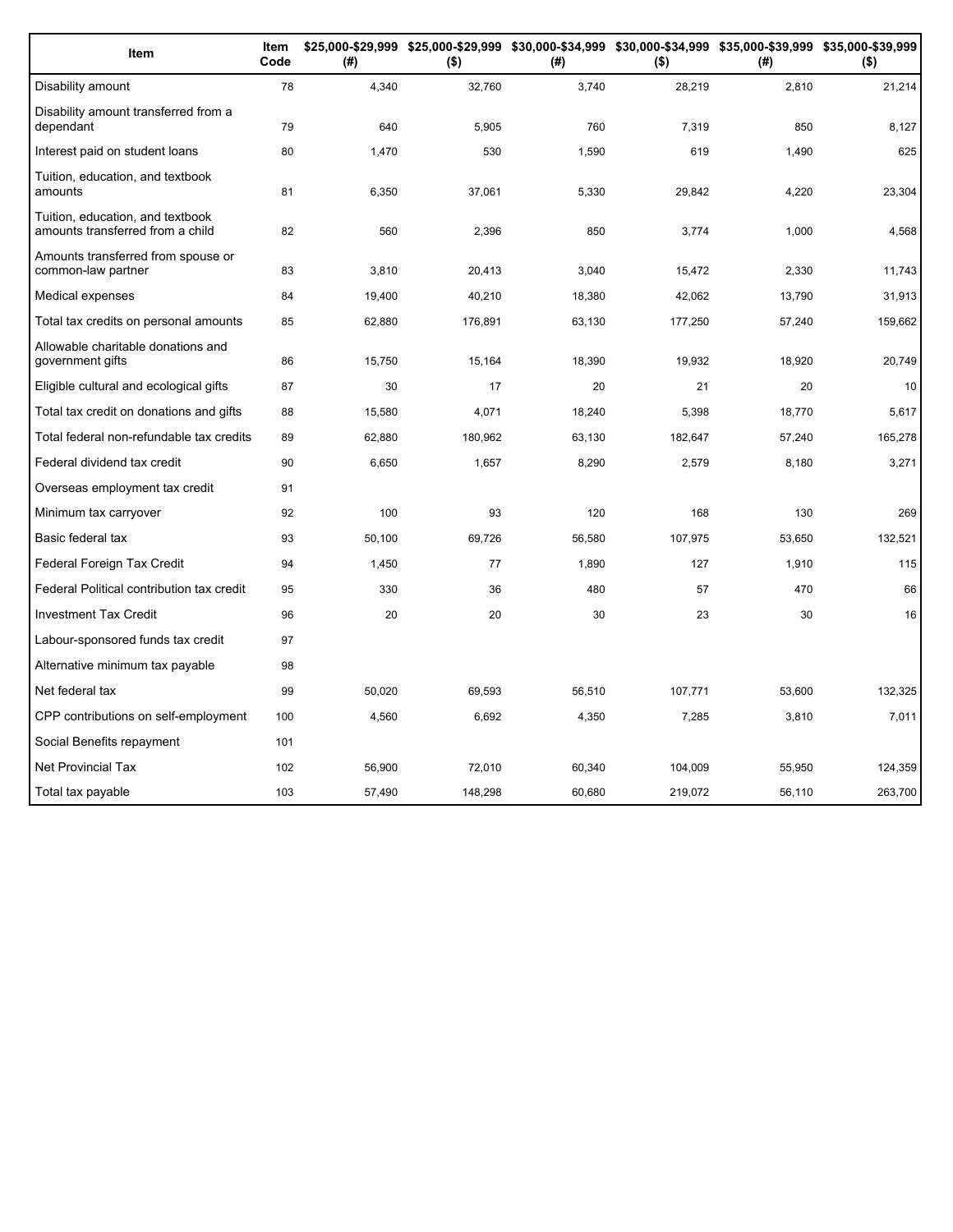| Item                                                                                           | Item<br>Code   | (#)    | \$40,000-\$44,999 \$40,000-\$44,999 \$45,000-\$49,999 \$45,000-\$49,999<br>$($ \$) | (#)    | $($ \$)   | \$50,000-<br>\$54,999<br>(#) | \$50,000-<br>\$54,999<br>$($ \$) |
|------------------------------------------------------------------------------------------------|----------------|--------|------------------------------------------------------------------------------------|--------|-----------|------------------------------|----------------------------------|
| Number of taxable returns                                                                      | $\mathbf{1}$   | 54,410 |                                                                                    | 43,450 |           | 37,050                       |                                  |
| Number of non-taxable returns                                                                  | 2              | 600    |                                                                                    | 340    |           | 180                          |                                  |
| Total number of returns                                                                        | 3              | 55,010 |                                                                                    | 43,790 |           | 37,230                       |                                  |
| Employment income                                                                              | 4              | 41,290 | 1,520,260                                                                          | 34,860 | 1,443,665 | 30,520                       | 1,408,096                        |
| Commissions (from employment)                                                                  | 5              | 1,090  | 11,547                                                                             | 960    | 11,995    | 800                          | 11,905                           |
| Other employment income                                                                        | 6              | 4,590  | 14,251                                                                             | 3,920  | 12,702    | 3,520                        | 10,156                           |
| Old Age Security pension (OASP)                                                                | $\overline{7}$ | 11,350 | 69,646                                                                             | 7,650  | 46,683    | 5,990                        | 36,464                           |
| CPP or QPP benefits                                                                            | 8              | 15,620 | 116,621                                                                            | 10,910 | 83,208    | 8,520                        | 65,310                           |
| Other pensions or superannuation                                                               | 9              | 13,190 | 264,649                                                                            | 9,190  | 223,315   | 7,250                        | 195,251                          |
| Elected split-pension amount                                                                   | 10             | 4,800  | 57,245                                                                             | 1,920  | 19,365    | 1,360                        | 13,521                           |
| Universal Child Care Benefit (UCCB)                                                            | 11             | 2,670  | 3,875                                                                              | 2,080  | 3,013     | 1,560                        | 2,268                            |
| Employment Insurance and other benefits                                                        | 12             | 5,320  | 35,163                                                                             | 4,090  | 26,879    | 3,020                        | 20,871                           |
| Taxable amount of dividends from taxable Canadian<br>corporations                              | 13             | 9,520  | 35,645                                                                             | 8,030  | 36,618    | 6,980                        | 38,953                           |
| Interest and other investment income                                                           | 14             | 16,840 | 25,923                                                                             | 12,900 | 20,693    | 10,980                       | 18,113                           |
| Net partnership income (Limited or non-active<br>partners only)                                | 15             | 100    | 25                                                                                 | 110    | 113       | 80                           | 69                               |
| Net rental income                                                                              | 16             | 2,550  | 9,944                                                                              | 2,060  | 7,334     | 1,870                        | 7,590                            |
| Taxable capital gains                                                                          | 17             | 4,950  | 10,247                                                                             | 4,120  | 10,151    | 3,510                        | 9,282                            |
| Registered retirement savings plan income (RRSP)                                               | 18             | 6,650  | 29,929                                                                             | 5,520  | 23,523    | 4,790                        | 20,601                           |
| Other income                                                                                   | 19             | 11,470 | 29,805                                                                             | 9,590  | 26,282    | 8,100                        | 22,402                           |
| Net business income                                                                            | 20             | 3,770  | 56,233                                                                             | 3,220  | 49,007    | 2,600                        | 40,246                           |
| Net professional income                                                                        | 21             | 380    | 4,584                                                                              | 330    | 4,670     | 330                          | 5,104                            |
| Net commission income                                                                          | 22             | 410    | 4,817                                                                              | 300    | 3,872     | 300                          | 4,816                            |
| Net farming income                                                                             | 23             | 1,930  | 21,348                                                                             | 1,330  | 11,743    | 1,020                        | 10,758                           |
| Net fishing income                                                                             | 24             | 40     | 365                                                                                | 40     | 220       |                              |                                  |
| Workers' compensation benefits                                                                 | 25             | 1,890  | 10,029                                                                             | 1,550  | 8,947     | 1,240                        | 7,308                            |
| Social assistance payments                                                                     | 26             | 120    | 643                                                                                | 80     | 334       | 30                           | 101                              |
| Net federal supplements                                                                        | 27             | 340    | 900                                                                                | 170    | 522       | 100                          | 391                              |
| Total income assessed                                                                          | 28             | 55,010 | 2,335,453                                                                          | 43,790 | 2,076,363 | 37,230                       | 1,951,232                        |
| Registered pension plan contributions (RPP)                                                    | 29             | 18,920 | 38,516                                                                             | 16,930 | 38,921    | 15,850                       | 42,131                           |
| RRSP deduction                                                                                 | 30             | 16,020 | 39,593                                                                             | 15,280 | 43,108    | 14,350                       | 46,380                           |
| Deduction for elected split-pension amount                                                     | 31             | 4,470  | 35,730                                                                             | 4,080  | 37,889    | 3,350                        | 36,627                           |
| Annual union, professional, or like dues                                                       | 32             | 17,710 | 9,436                                                                              | 15,310 | 9,148     | 14,400                       | 9,608                            |
| Child care expenses                                                                            | 33             | 3,530  | 11,640                                                                             | 2,860  | 9,839     | 2,260                        | 7,998                            |
| <b>Business investment loss</b>                                                                | 34             | 20     | 188                                                                                | 20     | 420       |                              |                                  |
| Moving expenses                                                                                | 35             | 210    | 683                                                                                | 190    | 661       | 160                          | 642                              |
| Support payments made                                                                          | 36             | 90     | 469                                                                                | 90     | 517       | 80                           | 501                              |
| Carrying charges and interest expenses                                                         | 37             | 7,820  | 4,101                                                                              | 6,630  | 4,384     | 5,720                        | 3,879                            |
| Deductions for CPP/QPP contributions on<br>self-employment and other earnings                  | 38             | 3,780  | 3,724                                                                              | 3,000  | 3,150     | 2,170                        | 2,589                            |
| Deductions for provincial parental insurance plan<br>(PPIP) premiums on self-employment income | 39             |        |                                                                                    |        |           |                              |                                  |
| Exploration and development expenses                                                           | 40             | 60     | 103                                                                                | 60     | 156       | 50                           | 144                              |
| Other employment expenses                                                                      | 41             | 2,090  | 6,632                                                                              | 2,120  | 7,353     | 2,180                        | 8,742                            |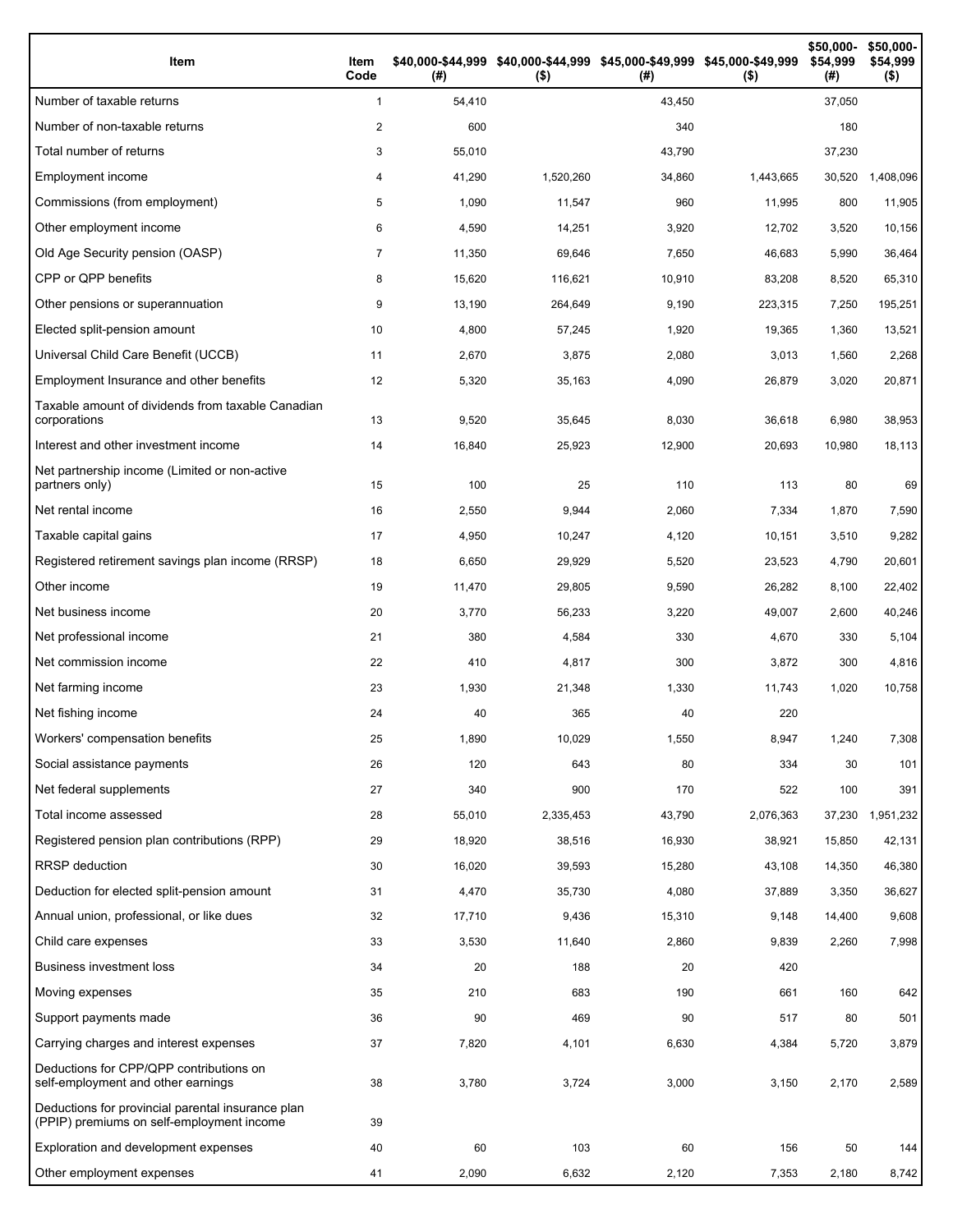| Item                                                                 | Item<br>Code | (#)    | \$40,000-\$44,999 \$40,000-\$44,999 \$45,000-\$49,999 \$45,000-\$49,999<br>$($ \$) | (# )   | $($ \$)   | \$50,000-<br>\$54,999<br>(#) | \$50,000-<br>\$54,999<br>$($ \$) |
|----------------------------------------------------------------------|--------------|--------|------------------------------------------------------------------------------------|--------|-----------|------------------------------|----------------------------------|
| Clergy residence deduction                                           | 42           | 180    | 1,771                                                                              | 180    | 2,003     | 190                          | 2,377                            |
| Other deductions                                                     | 43           | 1,400  | 1,227                                                                              | 1,130  | 1,122     | 830                          | 1,051                            |
| Total deductions before adjustments                                  | 44           | 42,090 | 153,819                                                                            | 36,290 | 158,689   | 31,590                       | 162,780                          |
| Social benefits repayment                                            | 45           |        |                                                                                    |        |           |                              |                                  |
| Net income after adjustments                                         | 46           | 55,010 | 2,181,666                                                                          | 43,780 | 1,917,927 | 37,220                       | 1,788,570                        |
| Canadian Forces personnel and police deduction                       | 47           |        |                                                                                    |        |           |                              |                                  |
| Security options deductions                                          | 48           | 20     | 21                                                                                 | 30     | 62        | 30                           | 68                               |
| Other payments deductions                                            | 49           | 2,320  | 11,572                                                                             | 1,780  | 9,802     | 1,360                        | 7,800                            |
| Non-capital losses of other years                                    | 50           | 60     | 484                                                                                | 40     | 467       | 30                           | 238                              |
| Net capital losses of other years                                    | 51           | 1,110  | 845                                                                                | 930    | 962       | 830                          | 962                              |
| Capital gains deduction                                              | 52           | 170    | 2,398                                                                              | 180    | 2,943     | 150                          | 2,555                            |
| Northern residents deductions                                        | 53           | 890    | 2,391                                                                              | 810    | 2,277     | 710                          | 2,062                            |
| Additional deductions                                                | 54           | 330    | 834                                                                                | 200    | 935       | 170                          | 514                              |
| Farming/fishing losses of prior years                                | 55           | 60     | 556                                                                                | 60     | 436       | 50                           | 545                              |
| Total deductions from net income                                     | 56           | 4,790  | 19,106                                                                             | 3,870  | 17,898    | 3,220                        | 14,744                           |
| Taxable income assessed                                              | 57           | 54,970 | 2,162,570                                                                          | 43,760 | 1,900,035 | 37,220                       | 1,773,827                        |
| Basic personal amount                                                | 58           | 55,010 | 595,118                                                                            | 43,790 | 473,701   | 37,230                       | 402,721                          |
| Age amount                                                           | 59           | 11,360 | 65,647                                                                             | 7,660  | 40,785    | 6,000                        | 28,691                           |
| Spouse or common-law partner amount                                  | 60           | 4,040  | 28,868                                                                             | 3,320  | 23,765    | 2,940                        | 20,866                           |
| Amount for eligible dependant                                        | 61           | 1,930  | 19,578                                                                             | 1,490  | 15,082    | 1,190                        | 12,100                           |
| Amount for children 17 and under                                     | 62           | 8,740  | 35,674                                                                             | 7,660  | 30,903    | 6,960                        | 27,675                           |
| Amount for infirm dependants age 18 or older                         | 63           | 60     | 320                                                                                | 70     | 343       | 60                           | 305                              |
| CPP or QPP contributions through employment                          | 64           | 39,380 | 67,201                                                                             | 33,430 | 64,507    | 29,220                       | 61,487                           |
| CPP or QPP contributions on self-employment and<br>other earnings    | 65           | 3,780  | 3,724                                                                              | 3,000  | 3,150     | 2,170                        | 2,589                            |
| Employment Insurance premiums                                        | 66           | 38,590 | 26.542                                                                             | 32.720 | 24,641    | 28,590                       | 22,256                           |
| PPIP premiums paid                                                   | 67           |        |                                                                                    |        |           |                              |                                  |
| PPIP premiums payable on employment income                           | 68           |        |                                                                                    |        |           |                              |                                  |
| PPIP premiums payable on self-employment income                      | 69           |        |                                                                                    |        |           |                              |                                  |
| Volunteer firefighters' amount                                       | 70           | 110    | 330                                                                                | 120    | 369       | 110                          | 339                              |
| Canada employment amount                                             | 71           | 42,770 | 45,516                                                                             | 35,830 | 38,409    | 31,170                       | 33,566                           |
| Public transit amount                                                | 72           | 2,760  | 1,731                                                                              | 2,340  | 1,422     | 1,950                        | 1,168                            |
| Children's fitness amount                                            | 73           | 3,500  | 1,561                                                                              | 3,380  | 1,569     | 3,360                        | 1,638                            |
| Children's arts amount                                               | 74           | 1,110  | 517                                                                                | 1,090  | 498       | 1,110                        | 502                              |
| Home buyers' amount                                                  | 75           | 870    | 4,044                                                                              | 710    | 3,349     | 600                          | 2,823                            |
| Pension income amount                                                | 76           | 14,930 | 29,455                                                                             | 10,270 | 20,213    | 8,070                        | 15,868                           |
| Caregiver amount                                                     | 77           | 560    | 2,891                                                                              | 470    | 2,483     | 390                          | 2,092                            |
| Disability amount                                                    | 78           | 2,340  | 17,661                                                                             | 1,530  | 11,505    | 1,250                        | 9,432                            |
| Disability amount transferred from a dependant                       | 79           | 840    | 8,335                                                                              | 720    | 7,197     | 630                          | 6,502                            |
| Interest paid on student loans                                       | 80           | 1,290  | 533                                                                                | 990    | 469       | 930                          | 454                              |
| Tuition, education, and textbook amounts                             | 81           | 3,560  | 20,181                                                                             | 2,710  | 14,746    | 2,330                        | 13,091                           |
| Tuition, education, and textbook amounts transferred<br>from a child | 82           | 1,100  | 5,006                                                                              | 1,130  | 5,278     | 1,120                        | 5,110                            |
| Amounts transferred from spouse or common-law<br>partner             | 83           | 1,690  | 8,531                                                                              | 1,370  | 6,914     | 1,000                        | 4,923                            |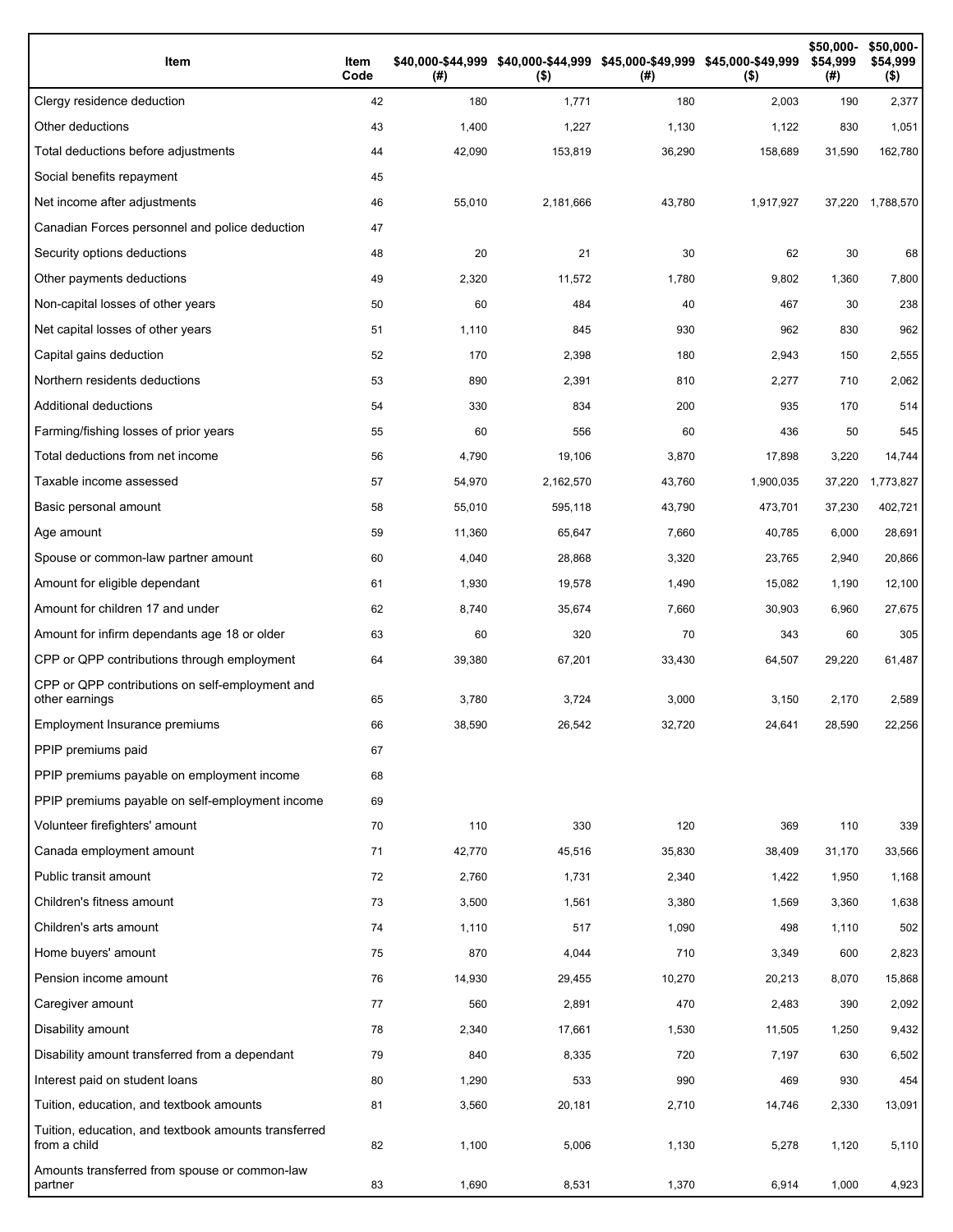| Item                                                | Item<br>Code | (#)    | \$40,000-\$44,999 \$40,000-\$44,999 \$45,000-\$49,999 \$45,000-\$49,999<br>$($ \$) | (#)    | $($ \$) | \$50,000-<br>\$54,999<br>(#) | \$50,000-<br>\$54,999<br>$($ \$) |
|-----------------------------------------------------|--------------|--------|------------------------------------------------------------------------------------|--------|---------|------------------------------|----------------------------------|
| Medical expenses                                    | 84           | 12,320 | 31,269                                                                             | 7,840  | 20,900  | 5,710                        | 15,118                           |
| Total tax credits on personal amounts               | 85           | 55,010 | 153,045                                                                            | 43,790 | 121,836 | 37,230                       | 103,702                          |
| Allowable charitable donations and government gifts | 86           | 19,490 | 23,856                                                                             | 16,970 | 21,521  | 15,280                       | 20,004                           |
| Eligible cultural and ecological gifts              | 87           | 20     | 40                                                                                 | 20     | 19      | 10                           | 6                                |
| Total tax credit on donations and gifts             | 88           | 19,380 | 6,520                                                                              | 16,860 | 5,889   | 15,200                       | 5,480                            |
| Total federal non-refundable tax credits            | 89           | 55,010 | 159,565                                                                            | 43,790 | 127,725 | 37,230                       | 109,182                          |
| Federal dividend tax credit                         | 90           | 9,450  | 4,457                                                                              | 8,020  | 4,783   | 7,000                        | 5,177                            |
| Overseas employment tax credit                      | 91           |        |                                                                                    |        |         |                              |                                  |
| Minimum tax carryover                               | 92           | 190    | 503                                                                                | 110    | 308     | 100                          | 278                              |
| Basic federal tax                                   | 93           | 52,860 | 161,359                                                                            | 42,510 | 159,395 | 36,440                       | 166,611                          |
| Federal Foreign Tax Credit                          | 94           | 2,390  | 193                                                                                | 2,000  | 203     | 1,740                        | 164                              |
| Federal Political contribution tax credit           | 95           | 560    | 73                                                                                 | 500    | 64      | 470                          | 68                               |
| <b>Investment Tax Credit</b>                        | 96           | 30     | 19                                                                                 | 40     | 50      | 50                           | 53                               |
| Labour-sponsored funds tax credit                   | 97           |        |                                                                                    |        |         |                              |                                  |
| Alternative minimum tax payable                     | 98           |        |                                                                                    |        |         |                              |                                  |
| Net federal tax                                     | 99           | 52,800 | 161,073                                                                            | 42,470 | 159,078 | 36,410                       | 166,328                          |
| CPP contributions on self-employment                | 100          | 3,780  | 7.448                                                                              | 3,000  | 6,299   | 2.170                        | 5,179                            |
| Social Benefits repayment                           | 101          |        |                                                                                    |        |         |                              |                                  |
| <b>Net Provincial Tax</b>                           | 102          | 54,300 | 149,862                                                                            | 43,400 | 141,115 | 37,010                       | 139,312                          |
| Total tax payable                                   | 103          | 54,410 | 318,389                                                                            | 43,450 | 306,500 | 37,050                       | 310,820                          |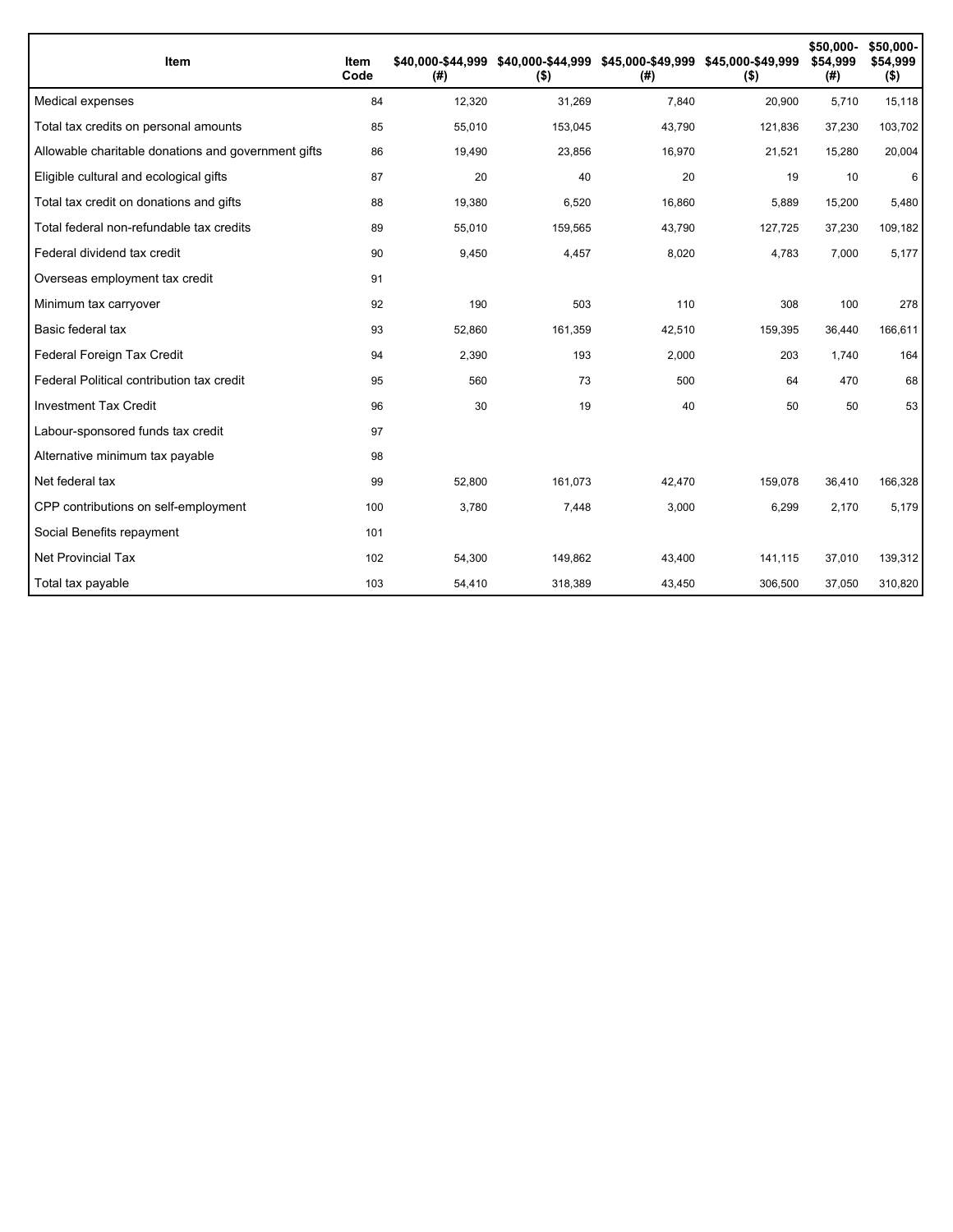| Item                                                                          | Item<br>Code   | (# )   | \$55,000-\$59,999 \$55,000-\$59,999 \$60,000-\$69,999 \$60,000-\$69,999 \$70,000-\$79,999 \$70,000-\$79,999<br>$($ \$) | (# )   | $($ \$)   | (# )   | $($ \$)   |
|-------------------------------------------------------------------------------|----------------|--------|------------------------------------------------------------------------------------------------------------------------|--------|-----------|--------|-----------|
| Number of taxable returns                                                     | $\mathbf{1}$   | 31,380 |                                                                                                                        | 50,430 |           | 37,060 |           |
| Number of non-taxable returns                                                 | $\overline{2}$ | 120    |                                                                                                                        | 160    |           | 50     |           |
| Total number of returns                                                       | 3              | 31,500 |                                                                                                                        | 50,590 |           | 37,110 |           |
| Employment income                                                             | 4              | 26,320 | 1,328,717                                                                                                              | 42,580 | 2,424,304 | 32,950 | 2,207,880 |
| Commissions (from employment)                                                 | 5              | 720    | 13,342                                                                                                                 | 1,200  | 26,296    | 910    | 25,806    |
| Other employment income                                                       | 6              | 3,300  | 8,077                                                                                                                  | 5,670  | 13,921    | 4,430  | 8,543     |
| Old Age Security pension (OASP)                                               | $\overline{7}$ | 4,780  | 28,883                                                                                                                 | 7,620  | 46,048    | 4,060  | 24,368    |
| CPP or QPP benefits                                                           | 8              | 6,960  | 53,629                                                                                                                 | 10,760 | 83,487    | 6,010  | 46,670    |
| Other pensions or superannuation                                              | 9              | 5,900  | 170,824                                                                                                                | 9,350  | 289,674   | 5,220  | 174,581   |
| Elected split-pension amount                                                  | 10             | 1,180  | 13,186                                                                                                                 | 2,350  | 30,243    | 1,160  | 12,353    |
| Universal Child Care Benefit (UCCB)                                           | 11             | 1,240  | 1,798                                                                                                                  | 1,910  | 2,715     | 1,190  | 1,746     |
| Employment Insurance and other<br>benefits                                    | 12             | 2,280  | 15,419                                                                                                                 | 3,090  | 20,490    | 1,710  | 10,950    |
| Taxable amount of dividends from<br>taxable Canadian corporations             | 13             | 6,310  | 35,582                                                                                                                 | 11,500 | 89,704    | 8,670  | 74,220    |
| Interest and other investment income                                          | 14             | 9,520  | 16,455                                                                                                                 | 16,250 | 31,364    | 11,940 | 21,497    |
| Net partnership income (Limited or<br>non-active partners only)               | 15             | 100    | 60                                                                                                                     | 180    | 8         | 180    | 179       |
| Net rental income                                                             | 16             | 1,770  | 6,858                                                                                                                  | 3,010  | 11,716    | 2,260  | 8,702     |
| Taxable capital gains                                                         | 17             | 3,230  | 9,830                                                                                                                  | 5,950  | 23,750    | 4,420  | 20,352    |
| Registered retirement savings plan<br>income (RRSP)                           | 18             | 4,050  | 19,338                                                                                                                 | 6,500  | 34,207    | 4,690  | 24,975    |
| Other income                                                                  | 19             | 7,080  | 20,970                                                                                                                 | 11,980 | 38,083    | 8,970  | 29,292    |
| Net business income                                                           | 20             | 2,210  | 38,471                                                                                                                 | 3,650  | 64,229    | 2,630  | 48,521    |
| Net professional income                                                       | 21             | 300    | 6,237                                                                                                                  | 570    | 10,486    | 500    | 10,389    |
| Net commission income                                                         | 22             | 240    | 4,319                                                                                                                  | 380    | 9,310     | 290    | 7,991     |
| Net farming income                                                            | 23             | 990    | 9,193                                                                                                                  | 1,600  | 16,987    | 1,050  | 11,151    |
| Net fishing income                                                            | 24             | 20     | 166                                                                                                                    | 30     | 229       | 30     | 295       |
| Workers' compensation benefits                                                | 25             | 1,010  | 5,936                                                                                                                  | 1,390  | 7,655     | 870    | 4,810     |
| Social assistance payments                                                    | 26             | 30     | 101                                                                                                                    | 30     | 199       | 20     | 78        |
| Net federal supplements                                                       | 27             | 70     | 233                                                                                                                    | 110    | 283       | 60     | 192       |
| Total income assessed                                                         | 28             | 31,500 | 1,808,812                                                                                                              | 50,590 | 3,277,733 | 37,110 | 2,776,981 |
| Registered pension plan contributions<br>(RPP)                                | 29             | 14,340 | 43,278                                                                                                                 | 24,350 | 85,481    | 20,620 | 89,500    |
| RRSP deduction                                                                | 30             | 13,020 | 46,759                                                                                                                 | 22,100 | 90,284    | 18,970 | 86,491    |
| Deduction for elected split-pension<br>amount                                 | 31             | 2,720  | 34,008                                                                                                                 | 4,000  | 53,955    | 2,640  | 34,855    |
| Annual union, professional, or like<br>dues                                   | 32             | 12,870 | 9,459                                                                                                                  | 21,600 | 17,881    | 18,740 | 17,759    |
| Child care expenses                                                           | 33             | 1,820  | 6,788                                                                                                                  | 2,870  | 11,140    | 2,100  | 8,396     |
| Business investment loss                                                      | 34             | 10     | 97                                                                                                                     | 20     | 395       | 30     | 538       |
| Moving expenses                                                               | 35             | 150    | 658                                                                                                                    | 230    | 1,313     | 200    | 1,416     |
| Support payments made                                                         | 36             | 100    | 745                                                                                                                    | 190    | 1,460     | 190    | 1,704     |
| Carrying charges and interest<br>expenses                                     | 37             | 4,940  | 3,930                                                                                                                  | 8,570  | 8,171     | 6,640  | 7,227     |
| Deductions for CPP/QPP contributions<br>on self-employment and other earnings | 38             | 1,640  | 2,262                                                                                                                  | 2,310  | 3,320     | 1,440  | 2,205     |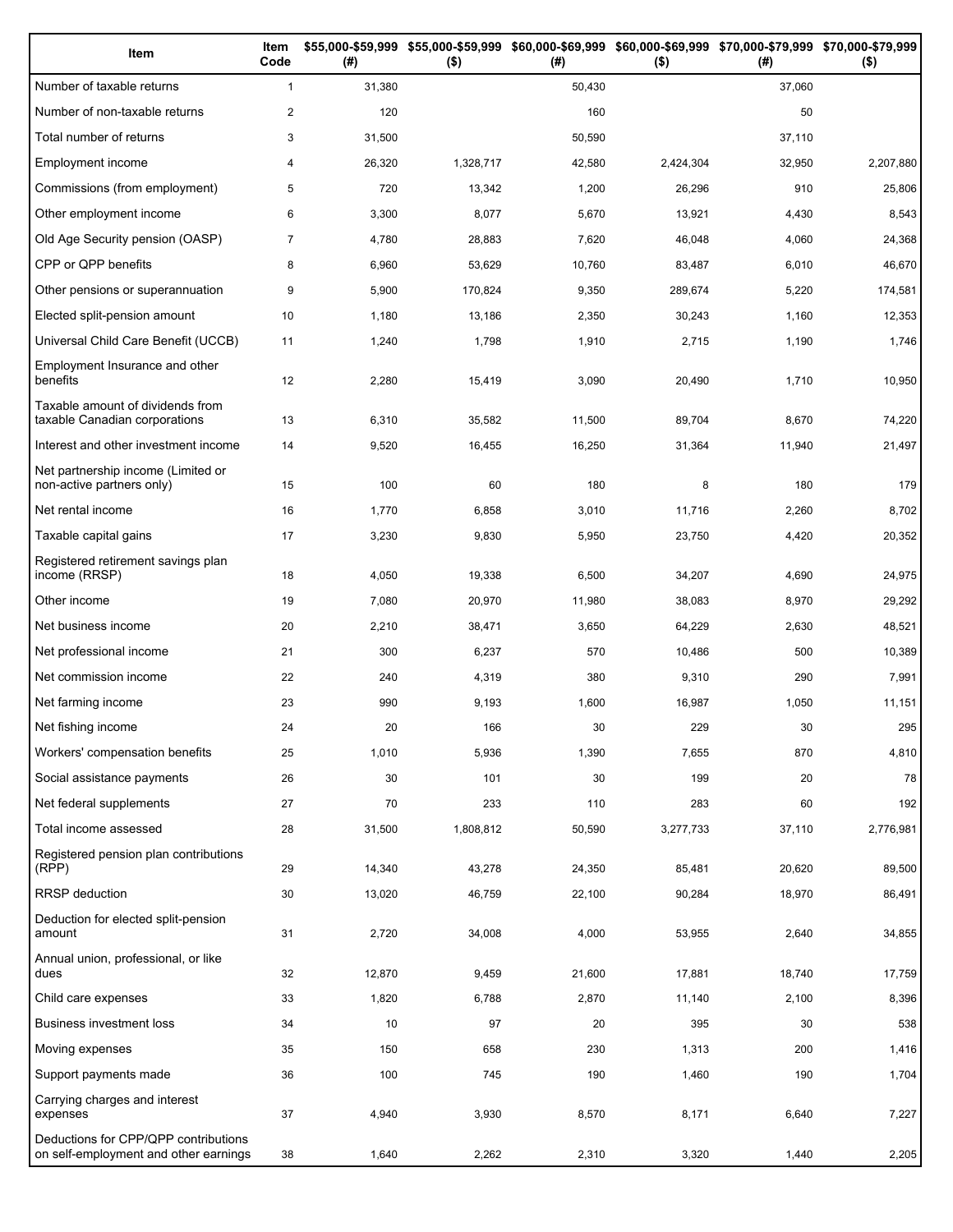| Item                                                                                              | Item<br>Code | (#)    | \$55,000-\$59,999 \$55,000-\$59,999 \$60,000-\$69,999 \$60,000-\$69,999 \$70,000-\$79,999 \$70,000-\$79,999<br>$($ \$) | (# )   | $($ \$)   | (#)    | $($ \$)   |
|---------------------------------------------------------------------------------------------------|--------------|--------|------------------------------------------------------------------------------------------------------------------------|--------|-----------|--------|-----------|
| Deductions for provincial parental<br>insurance plan (PPIP) premiums on<br>self-employment income | 39           |        |                                                                                                                        |        |           |        |           |
| Exploration and development expenses                                                              | 40           | 60     | 176                                                                                                                    | 130    | 458       | 130    | 622       |
| Other employment expenses                                                                         | 41           | 2,200  | 9,666                                                                                                                  | 3,910  | 18,372    | 2,920  | 13,577    |
| Clergy residence deduction                                                                        | 42           | 160    | 2,209                                                                                                                  | 260    | 3,778     | 110    | 1,815     |
| Other deductions                                                                                  | 43           | 710    | 973                                                                                                                    | 1,080  | 1,932     | 750    | 1,860     |
| Total deductions before adjustments                                                               | 44           | 27,470 | 161,013                                                                                                                | 44,710 | 297,962   | 34,220 | 267,982   |
| Social benefits repayment                                                                         | 45           |        |                                                                                                                        | 1,140  | 1,055     | 2,480  | 2,094     |
| Net income after adjustments                                                                      | 46           | 31,490 | 1,647,754                                                                                                              | 50,590 | 2,978,955 | 37,110 | 2,507,102 |
| Canadian Forces personnel and police<br>deduction                                                 | 47           |        |                                                                                                                        | 20     | 227       | 10     | 219       |
| Security options deductions                                                                       | 48           | 20     | 31                                                                                                                     | 30     | 100       | 30     | 119       |
| Other payments deductions                                                                         | 49           | 1,100  | 6,270                                                                                                                  | 1,530  | 8,137     | 940    | 5,077     |
| Non-capital losses of other years                                                                 | 50           | 20     | 209                                                                                                                    | 40     | 477       | 20     | 202       |
| Net capital losses of other years                                                                 | 51           | 760    | 995                                                                                                                    | 1,360  | 1,632     | 1,040  | 1,530     |
| Capital gains deduction                                                                           | 52           | 160    | 3,411                                                                                                                  | 370    | 9,508     | 280    | 8,379     |
| Northern residents deductions                                                                     | 53           | 690    | 2,010                                                                                                                  | 1,210  | 3,700     | 1,190  | 3,899     |
| Additional deductions                                                                             | 54           | 120    | 314                                                                                                                    | 200    | 655       | 130    | 321       |
| Farming/fishing losses of prior years                                                             | 55           | 40     | 536                                                                                                                    | 60     | 729       | 50     | 735       |
| Total deductions from net income                                                                  | 56           | 2,800  | 13,842                                                                                                                 | 4,620  | 25,167    | 3,510  | 20,491    |
| Taxable income assessed                                                                           | 57           | 31,490 | 1,633,970                                                                                                              | 50,580 | 2,953,825 | 37,100 | 2,486,640 |
| Basic personal amount                                                                             | 58           | 31,500 | 340,754                                                                                                                | 50,590 | 547,411   | 37,110 | 401,540   |
| Age amount                                                                                        | 59           | 4,790  | 20,035                                                                                                                 | 7,630  | 23,408    | 4,070  | 8,014     |
| Spouse or common-law partner<br>amount                                                            | 60           | 2,560  | 18,042                                                                                                                 | 4,130  | 29,867    | 3,170  | 23,084    |
| Amount for eligible dependant                                                                     | 61           | 910    | 9,139                                                                                                                  | 1,450  | 14,693    | 1,100  | 11,041    |
| Amount for children 17 and under                                                                  | 62           | 6,070  | 24,072                                                                                                                 | 10,550 | 41,864    | 8,940  | 35,760    |
| Amount for infirm dependants age 18<br>or older                                                   | 63           | 70     | 316                                                                                                                    | 80     | 396       | 50     | 269       |
| CPP or QPP contributions through<br>employment                                                    | 64           | 25,250 | 54,271                                                                                                                 | 40,760 | 88,881    | 31,840 | 70,694    |
| CPP or QPP contributions on<br>self-employment and other earnings                                 | 65           | 1,640  | 2,262                                                                                                                  | 2,310  | 3,320     | 1,440  | 2,205     |
| Employment Insurance premiums                                                                     | 66           | 24,730 | 19,464                                                                                                                 | 39,640 | 31,609    | 30,810 | 25,012    |
| PPIP premiums paid                                                                                | 67           |        |                                                                                                                        |        |           |        |           |
| PPIP premiums payable on<br>employment income                                                     | 68           |        |                                                                                                                        |        |           |        |           |
| PPIP premiums payable on<br>self-employment income                                                | 69           |        |                                                                                                                        |        |           |        |           |
| Volunteer firefighters' amount                                                                    | 70           | 100    | 288                                                                                                                    | 150    | 438       | 120    | 348       |
| Canada employment amount                                                                          | 71           | 26,890 | 28,968                                                                                                                 | 43,410 | 46,846    | 33,390 | 36,188    |
| Public transit amount                                                                             | 72           | 1,550  | 920                                                                                                                    | 2,220  | 1,272     | 1,760  | 976       |
| Children's fitness amount                                                                         | 73           | 3,130  | 1,562                                                                                                                  | 5,860  | 3,074     | 5,560  | 3,028     |
| Children's arts amount                                                                            | 74           | 1,000  | 461                                                                                                                    | 2,010  | 977       | 1,960  | 991       |
| Home buyers' amount                                                                               | 75           | 510    | 2,442                                                                                                                  | 780    | 3,765     | 480    | 2,289     |
| Pension income amount                                                                             | 76           | 6,580  | 12,924                                                                                                                 | 10,500 | 20,654    | 6,010  | 11,802    |
| Caregiver amount                                                                                  | 77           | 340    | 1,849                                                                                                                  | 490    | 2,585     | 380    | 2,073     |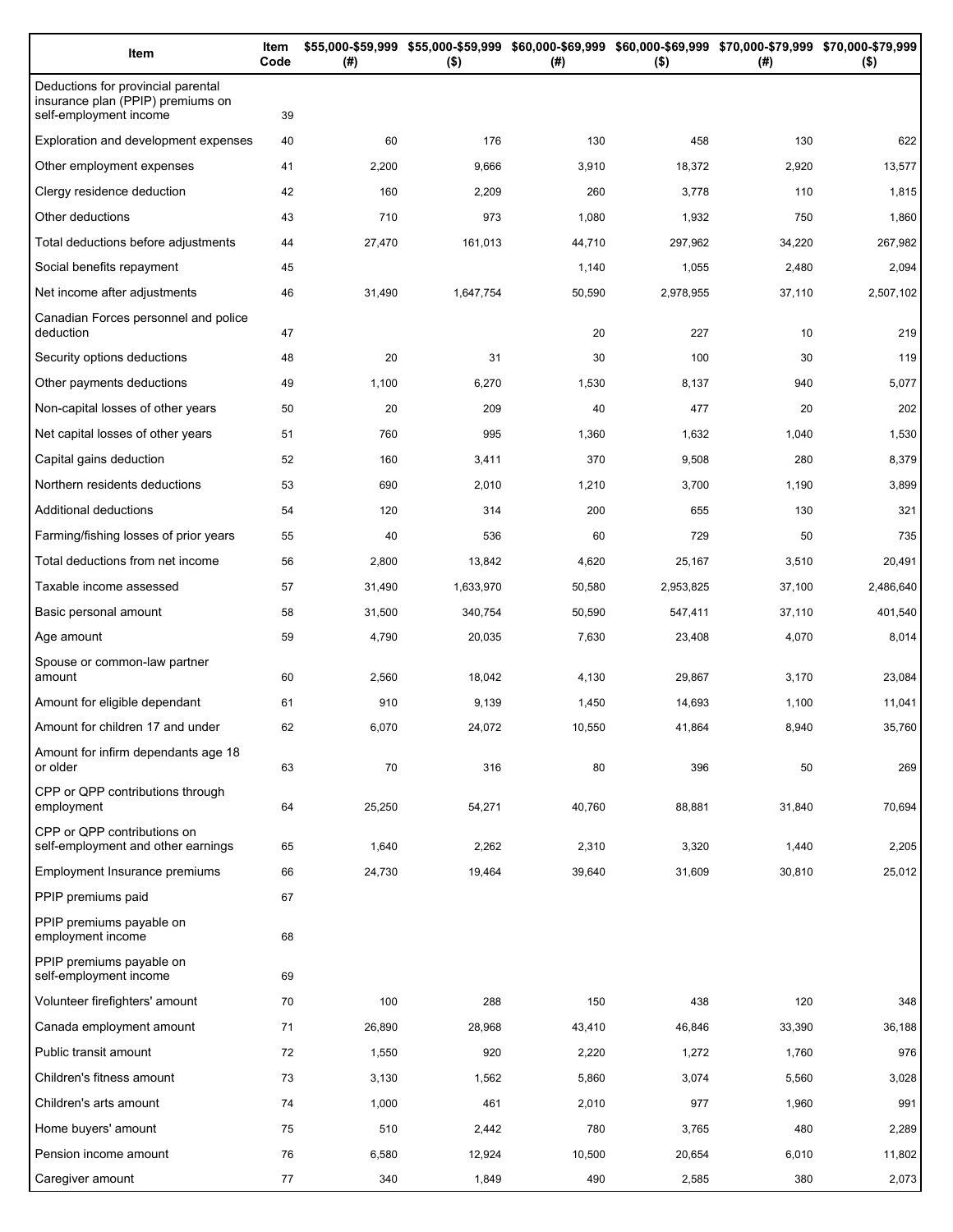| Item                                                                 | Item<br>Code | (#)    | $($ \$) | (#)    | $($ \$) | \$55,000-\$59,999 \$55,000-\$59,999 \$60,000-\$69,999 \$60,000-\$69,999 \$70,000-\$79,999 \$70,000-\$79,999<br>(# ) | $($ \$) |
|----------------------------------------------------------------------|--------------|--------|---------|--------|---------|---------------------------------------------------------------------------------------------------------------------|---------|
| Disability amount                                                    | 78           | 930    | 7,025   | 1,260  | 9,530   | 710                                                                                                                 | 5,355   |
| Disability amount transferred from a<br>dependant                    | 79           | 590    | 5,904   | 860    | 8,784   | 700                                                                                                                 | 7,380   |
| Interest paid on student loans                                       | 80           | 880    | 445     | 1,410  | 809     | 1,030                                                                                                               | 559     |
| Tuition, education, and textbook<br>amounts                          | 81           | 1,910  | 10,862  | 3,020  | 17,069  | 1,990                                                                                                               | 8,847   |
| Tuition, education, and textbook<br>amounts transferred from a child | 82           | 1,110  | 5,039   | 1,950  | 9,169   | 1,960                                                                                                               | 9,349   |
| Amounts transferred from spouse or<br>common-law partner             | 83           | 880    | 4,538   | 1,390  | 6,959   | 1,040                                                                                                               | 5,083   |
| Medical expenses                                                     | 84           | 4,070  | 11,281  | 5,810  | 17,606  | 3,310                                                                                                               | 10,370  |
| Total tax credits on personal amounts                                | 85           | 31,500 | 87,435  | 50,590 | 139,663 | 37,110                                                                                                              | 102,349 |
| Allowable charitable donations and<br>government gifts               | 86           | 13,550 | 18,638  | 22,520 | 34,887  | 17,710                                                                                                              | 27,456  |
| Eligible cultural and ecological gifts                               | 87           | 10     | 29      | 20     | 41      | 20                                                                                                                  | 59      |
| Total tax credit on donations and gifts                              | 88           | 13,480 | 5,125   | 22,400 | 9,647   | 17,630                                                                                                              | 7,615   |
| Total federal non-refundable tax credits                             | 89           | 31,500 | 92,561  | 50,590 | 149,309 | 37,110                                                                                                              | 109,965 |
| Federal dividend tax credit                                          | 90           | 6,340  | 4,845   | 11,570 | 12,230  | 8,740                                                                                                               | 10,249  |
| Overseas employment tax credit                                       | 91           |        |         |        |         |                                                                                                                     |         |
| Minimum tax carryover                                                | 92           | 100    | 318     | 200    | 687     | 140                                                                                                                 | 437     |
| Basic federal tax                                                    | 93           | 31,040 | 168,787 | 49,960 | 337,571 | 36,870                                                                                                              | 315,985 |
| Federal Foreign Tax Credit                                           | 94           | 1,610  | 183     | 3,020  | 470     | 2,340                                                                                                               | 408     |
| Federal Political contribution tax credit                            | 95           | 420    | 60      | 750    | 112     | 530                                                                                                                 | 84      |
| <b>Investment Tax Credit</b>                                         | 96           | 50     | 52      | 80     | 85      | 70                                                                                                                  | 69      |
| Labour-sponsored funds tax credit                                    | 97           | 10     | 8       | 10     | 9       | 20                                                                                                                  | 13      |
| Alternative minimum tax payable                                      | 98           |        |         | 10     | 58      | 20                                                                                                                  | 16      |
| Net federal tax                                                      | 99           | 31,000 | 168,489 | 49,910 | 336,899 | 36,850                                                                                                              | 315,413 |
| CPP contributions on self-employment                                 | 100          | 1,640  | 4,524   | 2,310  | 6,641   | 1,440                                                                                                               | 4,410   |
| Social Benefits repayment                                            | 101          |        |         | 1,140  | 1,055   | 2,480                                                                                                               | 2,094   |
| Net Provincial Tax                                                   | 102          | 31,350 | 133,814 | 50,400 | 255,375 | 37,030                                                                                                              | 232,328 |
| Total tax payable                                                    | 103          | 31,380 | 306,885 | 50,430 | 599,972 | 37,060                                                                                                              | 554,251 |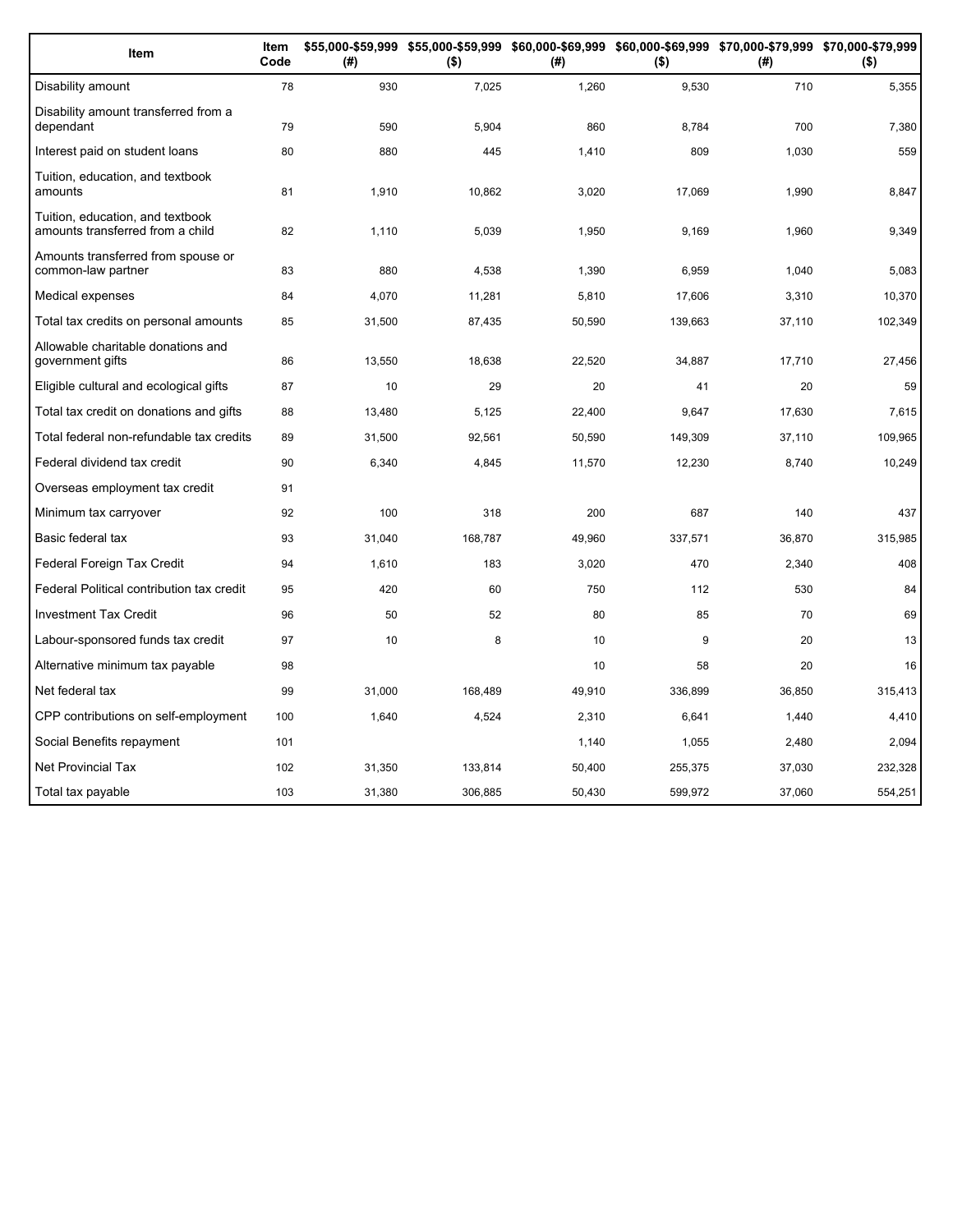| Item                                                              | Item<br>Code   | (#)    | $($ \$)   | (# )   | $($ \$)   | \$80,000-\$89,999 \$80,000-\$89,999 \$90,000-\$99,999 \$90,000-\$99,999 \$100,000-\$149,999 \$100,000-\$149,999<br>(# ) | $($ \$)   |
|-------------------------------------------------------------------|----------------|--------|-----------|--------|-----------|-------------------------------------------------------------------------------------------------------------------------|-----------|
| Number of taxable returns                                         | $\mathbf{1}$   | 26,590 |           | 16,130 |           | 31,370                                                                                                                  |           |
| Number of non-taxable returns                                     | $\overline{c}$ | 20     |           | 20     |           | 30                                                                                                                      |           |
| Total number of returns                                           | 3              | 26,610 |           | 16,150 |           | 31,400                                                                                                                  |           |
| Employment income                                                 | 4              | 24,040 | 1,820,036 | 14,550 | 1,208,004 | 27,900                                                                                                                  | 2,768,662 |
| Commissions (from employment)                                     | 5              | 740    | 24,125    | 530    | 20,282    | 1,360                                                                                                                   | 75,290    |
| Other employment income                                           | 6              | 3,240  | 6,491     | 2,180  | 5,157     | 4,880                                                                                                                   | 17,287    |
| Old Age Security pension (OASP)                                   | $\overline{7}$ | 2,470  | 14,639    | 1,550  | 8,976     | 3,190                                                                                                                   | 17,723    |
| CPP or QPP benefits                                               | 8              | 3,730  | 29,337    | 2,320  | 18,132    | 4,680                                                                                                                   | 37,436    |
| Other pensions or superannuation                                  | 9              | 3,280  | 112,760   | 2,080  | 75,728    | 4,300                                                                                                                   | 168,790   |
| Elected split-pension amount                                      | 10             | 820    | 6,470     | 470    | 3,738     | 850                                                                                                                     | 5,936     |
| Universal Child Care Benefit<br>(UCCB)                            | 11             | 640    | 930       | 280    | 403       | 430                                                                                                                     | 640       |
| Employment Insurance and other<br>benefits                        | 12             | 920    | 5,978     | 510    | 2,958     | 690                                                                                                                     | 3,722     |
| Taxable amount of dividends from<br>taxable Canadian corporations | 13             | 6,820  | 69,065    | 4,830  | 57,201    | 11,350                                                                                                                  | 210,807   |
| Interest and other investment<br>income                           | 14             | 9,110  | 17,304    | 5,790  | 12,914    | 12,810                                                                                                                  | 36,587    |
| Net partnership income (Limited<br>or non-active partners only)   | 15             | 190    | 339       | 130    | 299       | 480                                                                                                                     | 1,159     |
| Net rental income                                                 | 16             | 1,690  | 7,092     | 1,200  | 5,609     | 2,690                                                                                                                   | 15,037    |
| Taxable capital gains                                             | 17             | 3,590  | 19,780    | 2,530  | 18,331    | 6,130                                                                                                                   | 65,136    |
| Registered retirement savings<br>plan income (RRSP)               | 18             | 3,230  | 18,695    | 2,110  | 13,408    | 3,630                                                                                                                   | 35,238    |
| Other income                                                      | 19             | 6,720  | 24,270    | 4,480  | 21,007    | 9,980                                                                                                                   | 66,864    |
| Net business income                                               | 20             | 1,920  | 39,908    | 1,220  | 27,258    | 2,340                                                                                                                   | 73,177    |
| Net professional income                                           | 21             | 350    | 10,868    | 340    | 10,391    | 1,110                                                                                                                   | 62,791    |
| Net commission income                                             | 22             | 210    | 7,737     | 160    | 6,747     | 370                                                                                                                     | 22,327    |
| Net farming income                                                | 23             | 800    | 10,683    | 550    | 9,382     | 1,100                                                                                                                   | 17,556    |
| Net fishing income                                                | 24             | 10     | 99        | 10     | 70        | 30                                                                                                                      | 341       |
| Workers' compensation benefits                                    | 25             | 510    | 3,135     | 280    | 1,843     | 420                                                                                                                     | 4,159     |
| Social assistance payments                                        | 26             | 10     | 51        |        |           | 10                                                                                                                      | 25        |
| Net federal supplements                                           | 27             | 50     | 185       | 30     | 109       | 50                                                                                                                      | 156       |
| Total income assessed                                             | 28             | 26,610 | 2,250,887 | 16,150 | 1,528,889 | 31,400                                                                                                                  | 3,709,721 |
| Registered pension plan<br>contributions (RPP)                    | 29             | 15,690 | 80,030    | 8,850  | 47,821    | 14,870                                                                                                                  | 90,400    |
| RRSP deduction                                                    | 30             | 14,740 | 78,432    | 9,480  | 60,566    | 19,620                                                                                                                  | 185,249   |
| Deduction for elected<br>split-pension amount                     | 31             | 1,670  | 24,161    | 1,140  | 18,389    | 2,320                                                                                                                   | 42,200    |
| Annual union, professional, or like<br>dues                       | 32             | 14,240 | 14,310    | 7,580  | 7,866     | 12,240                                                                                                                  | 13,433    |
| Child care expenses                                               | 33             | 1,330  | 4,777     | 680    | 2,557     | 1,020                                                                                                                   | 4,038     |
| <b>Business investment loss</b>                                   | 34             | 20     | 495       | 20     | 374       | 30                                                                                                                      | 707       |
| Moving expenses                                                   | 35             | 130    | 893       | 70     | 620       | 190                                                                                                                     | 1,759     |
| Support payments made                                             | 36             | 130    | 1,123     | 110    | 1,199     | 360                                                                                                                     | 4,674     |
| Carrying charges and interest<br>expenses                         | 37             | 5,100  | 6,197     | 3,450  | 4,772     | 8,060                                                                                                                   | 15,473    |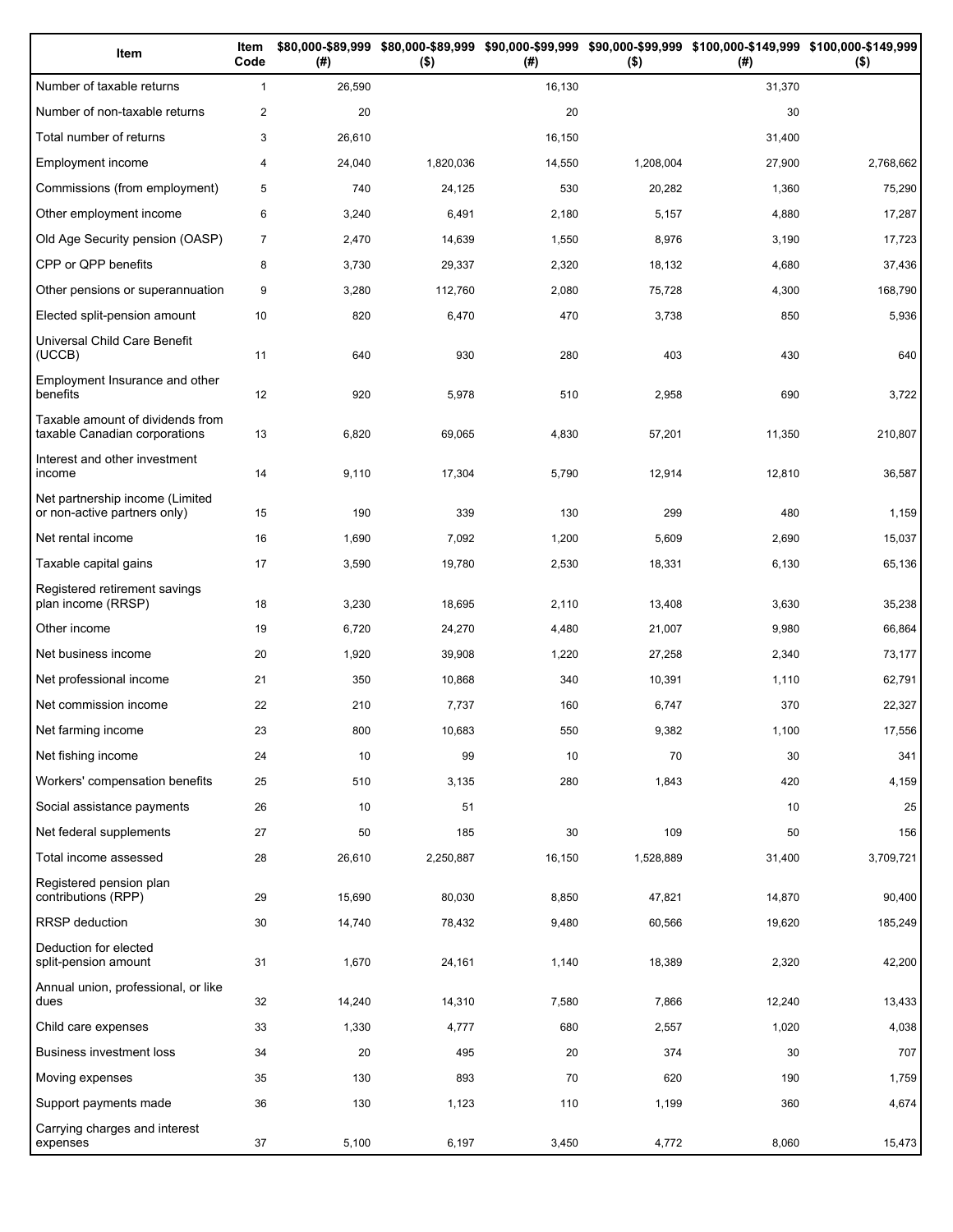| Item                                                                                              | Item<br>Code | (# )   | $($ \$)   | (#)    | $($ \$)   | \$80,000-\$89,999 \$80,000-\$89,999 \$90,000-\$99,999 \$90,000-\$99,999 \$100,000-\$149,999 \$100,000-\$149,999<br>(#) | $($ \$)   |
|---------------------------------------------------------------------------------------------------|--------------|--------|-----------|--------|-----------|------------------------------------------------------------------------------------------------------------------------|-----------|
| Deductions for CPP/QPP<br>contributions on self-employment<br>and other earnings                  | 38           | 1,070  | 1,771     | 720    | 1,178     | 1,710                                                                                                                  | 3,126     |
| Deductions for provincial parental<br>insurance plan (PPIP) premiums<br>on self-employment income | 39           |        |           |        |           |                                                                                                                        |           |
| Exploration and development<br>expenses                                                           | 40           | 140    | 883       | 110    | 729       | 390                                                                                                                    | 3,087     |
| Other employment expenses                                                                         | 41           | 2,140  | 9,779     | 1,600  | 7,468     | 3,740                                                                                                                  | 20,183    |
| Clergy residence deduction                                                                        | 42           | 60     | 921       | 40     | 559       | 50                                                                                                                     | 920       |
| Other deductions                                                                                  | 43           | 540    | 1,608     | 370    | 1,716     | 810                                                                                                                    | 7,153     |
| Total deductions before<br>adjustments                                                            | 44           | 24,840 | 225,387   | 15,120 | 155,813   | 29,260                                                                                                                 | 392,406   |
| Social benefits repayment                                                                         | 45           | 2,020  | 3,348     | 1,410  | 3,446     | 3,060                                                                                                                  | 13,025    |
| Net income after adjustments                                                                      | 46           | 26,610 | 2,022,217 | 16,150 | 1,369,656 | 31,400                                                                                                                 | 3,304,342 |
| Canadian Forces personnel and<br>police deduction                                                 | 47           | 10     | 184       |        |           | 20                                                                                                                     | 737       |
| Security options deductions                                                                       | 48           | 20     | 58        | 30     | 108       | 130                                                                                                                    | 762       |
| Other payments deductions                                                                         | 49           | 570    | 3,361     | 310    | 1,957     | 460                                                                                                                    | 4,283     |
| Non-capital losses of other years                                                                 | 50           | 20     | 240       | 10     | 106       | 20                                                                                                                     | 454       |
| Net capital losses of other years                                                                 | 51           | 840    | 1,324     | 590    | 925       | 1,600                                                                                                                  | 3,414     |
| Capital gains deduction                                                                           | 52           | 250    | 9,582     | 220    | 9,419     | 590                                                                                                                    | 35,213    |
| Northern residents deductions                                                                     | 53           | 1,250  | 4,276     | 950    | 3,290     | 2,280                                                                                                                  | 9,069     |
| Additional deductions                                                                             | 54           | 70     | 529       | 50     | 150       | 130                                                                                                                    | 1,043     |
| Farming/fishing losses of prior<br>years                                                          | 55           | 30     | 547       | 20     | 322       | 60                                                                                                                     | 1,564     |
| Total deductions from net income                                                                  | 56           | 2,890  | 20,106    | 2,070  | 16,570    | 4,960                                                                                                                  | 56,550    |
| Taxable income assessed                                                                           | 57           | 26,600 | 2,002,169 | 16,150 | 1,353,245 | 31,380                                                                                                                 | 3,248,079 |
| Basic personal amount                                                                             | 58           | 26,610 | 287,935   | 16,150 | 174,766   | 31,400                                                                                                                 | 339,752   |
| Age amount                                                                                        | 59           | 1,440  | 2,512     | 570    | 978       | 460                                                                                                                    | 836       |
| Spouse or common-law partner<br>amount                                                            | 60           | 2,300  | 16,957    | 1,610  | 12,016    | 3,470                                                                                                                  | 26,600    |
| Amount for eligible dependant                                                                     | 61           | 840    | 8,488     | 440    | 4,368     | 700                                                                                                                    | 6,945     |
| Amount for children 17 and under                                                                  | 62           | 7,070  | 28,603    | 4,500  | 18,061    | 8,880                                                                                                                  | 36,153    |
| Amount for infirm dependants age<br>18 or older                                                   | 63           | 50     | 217       | 30     | 134       | 50                                                                                                                     | 270       |
| CPP or QPP contributions<br>through employment                                                    | 64           | 23,310 | 52,002    | 14,080 | 31,387    | 26,780                                                                                                                 | 59,716    |
| CPP or QPP contributions on<br>self-employment and other                                          |              |        |           |        |           |                                                                                                                        |           |
| earnings                                                                                          | 65           | 1,070  | 1,771     | 720    | 1,178     | 1,710                                                                                                                  | 3,126     |
| Employment Insurance premiums                                                                     | 66           | 22,350 | 18,267    | 13,330 | 10,909    | 24,470                                                                                                                 | 20,000    |
| PPIP premiums paid                                                                                | 67           |        |           |        |           |                                                                                                                        |           |
| PPIP premiums payable on<br>employment income                                                     | 68           |        |           |        |           |                                                                                                                        |           |
| PPIP premiums payable on<br>self-employment income                                                | 69           |        |           |        |           |                                                                                                                        |           |
| Volunteer firefighters' amount                                                                    | 70           | 100    | 285       | 80     | 228       | 110                                                                                                                    | 321       |
| Canada employment amount                                                                          | 71           | 24,300 | 26,398    | 14,740 | 16,005    | 28,280                                                                                                                 | 30,679    |
| Public transit amount                                                                             | 72           | 1,240  | 696       | 790    | 436       | 1,310                                                                                                                  | 726       |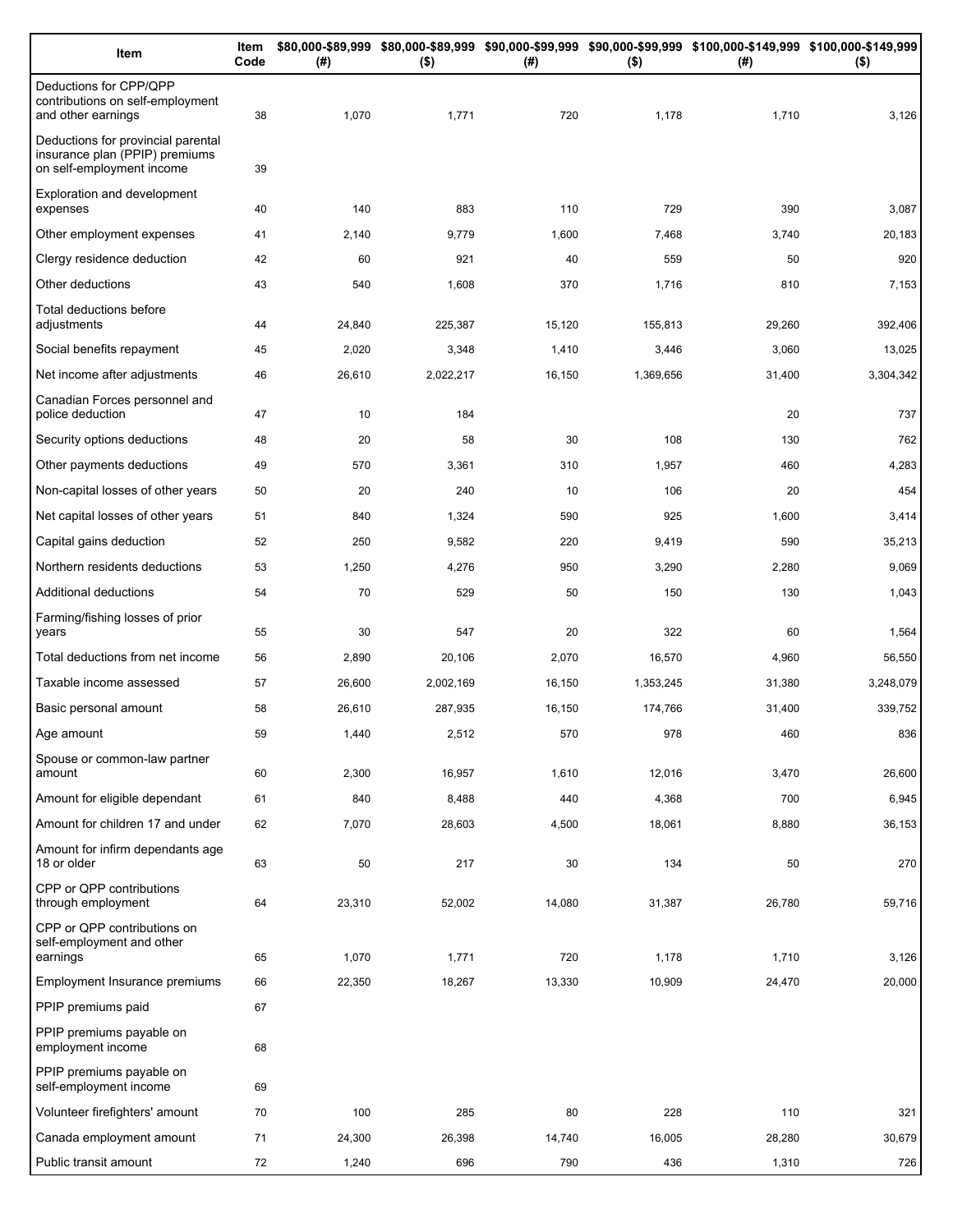| Item                                                                 | Item<br>Code | (# )   | $($ \$) | (#)    | $($ \$) | \$80,000-\$89,999 \$80,000-\$89,999 \$90,000-\$99,999 \$90,000-\$99,999 \$100,000-\$149,999 \$100,000-\$149,999<br>(#) | $($ \$) |
|----------------------------------------------------------------------|--------------|--------|---------|--------|---------|------------------------------------------------------------------------------------------------------------------------|---------|
| Children's fitness amount                                            | 73           | 4,710  | 2,753   | 2,970  | 1,794   | 6,060                                                                                                                  | 3,918   |
| Children's arts amount                                               | 74           | 1,800  | 949     | 1,180  | 631     | 2,500                                                                                                                  | 1,410   |
| Home buyers' amount                                                  | 75           | 260    | 1,238   | 130    | 609     | 230                                                                                                                    | 1,120   |
| Pension income amount                                                | 76           | 3,920  | 7,632   | 2,480  | 4,818   | 5,000                                                                                                                  | 9,637   |
| Caregiver amount                                                     | 77           | 250    | 1,383   | 170    | 953     | 300                                                                                                                    | 1,718   |
| Disability amount                                                    | 78           | 450    | 3,358   | 250    | 1,871   | 490                                                                                                                    | 3,667   |
| Disability amount transferred from<br>a dependant                    | 79           | 550    | 5,861   | 300    | 2,976   | 590                                                                                                                    | 6,145   |
| Interest paid on student loans                                       | 80           | 520    | 256     | 270    | 144     | 380                                                                                                                    | 221     |
| Tuition, education, and textbook<br>amounts                          | 81           | 1,330  | 5,670   | 690    | 2,658   | 980                                                                                                                    | 4,590   |
| Tuition, education, and textbook<br>amounts transferred from a child | 82           | 1,860  | 9,182   | 1,260  | 6,207   | 2,900                                                                                                                  | 14,782  |
| Amounts transferred from spouse<br>or common-law partner             | 83           | 690    | 3,261   | 400    | 1,875   | 820                                                                                                                    | 3,665   |
| Medical expenses                                                     | 84           | 2,110  | 6,819   | 1,150  | 4,127   | 2,350                                                                                                                  | 9,893   |
| Total tax credits on personal<br>amounts                             | 85           | 26,610 | 73,881  | 16,150 | 44,871  | 31,400                                                                                                                 | 87,894  |
| Allowable charitable donations<br>and government gifts               | 86           | 13,510 | 22,421  | 8,780  | 16,303  | 18,260                                                                                                                 | 43,950  |
| Eligible cultural and ecological<br>gifts                            | 87           | 20     | 85      |        |         | 20                                                                                                                     | 125     |
| Total tax credit on donations and<br>gifts                           | 88           | 13,460 | 6,228   | 8,750  | 4,532   | 18,210                                                                                                                 | 12,367  |
| Total federal non-refundable tax<br>credits                          | 89           | 26,610 | 80,109  | 16,150 | 49,403  | 31,400                                                                                                                 | 100,261 |
| Federal dividend tax credit                                          | 90           | 6,850  | 9,516   | 4,850  | 7,804   | 11,330                                                                                                                 | 28,855  |
| Overseas employment tax credit                                       | 91           |        |         |        |         | 20                                                                                                                     | 161     |
| Minimum tax carryover                                                | 92           | 90     | 314     | 70     | 207     | 210                                                                                                                    | 614     |
| Basic federal tax                                                    | 93           | 26,470 | 271,458 | 16,070 | 193,762 | 31,260                                                                                                                 | 516,908 |
| Federal Foreign Tax Credit                                           | 94           | 1,860  | 283     | 1,380  | 363     | 3,480                                                                                                                  | 1,425   |
| Federal Political contribution tax<br>credit                         | 95           | 400    | 70      | 290    | 55      | 750                                                                                                                    | 138     |
| <b>Investment Tax Credit</b>                                         | 96           | 80     | 65      | 70     | 66      | 210                                                                                                                    | 287     |
| Labour-sponsored funds tax credit                                    | 97           | 20     | 8       | 10     | 8       | 40                                                                                                                     | 24      |
| Alternative minimum tax payable                                      | 98           | 80     | 38      | 100    | 91      | 420                                                                                                                    | 703     |
| Net federal tax                                                      | 99           | 26,450 | 271,033 | 16,070 | 193,272 | 31,240                                                                                                                 | 515,044 |
| CPP contributions on<br>self-employment                              | 100          | 1,070  | 3,542   | 720    | 2,356   | 1,710                                                                                                                  | 6,252   |
| Social Benefits repayment                                            | 101          | 2,020  | 3,348   | 1,410  | 3,446   | 3,060                                                                                                                  | 13,025  |
| Net Provincial Tax                                                   | 102          | 26,560 | 202,230 | 16,120 | 145,909 | 31,340                                                                                                                 | 385,066 |
| Total tax payable                                                    | 103          | 26,590 | 480,156 | 16,130 | 344,983 | 31,370                                                                                                                 | 919,390 |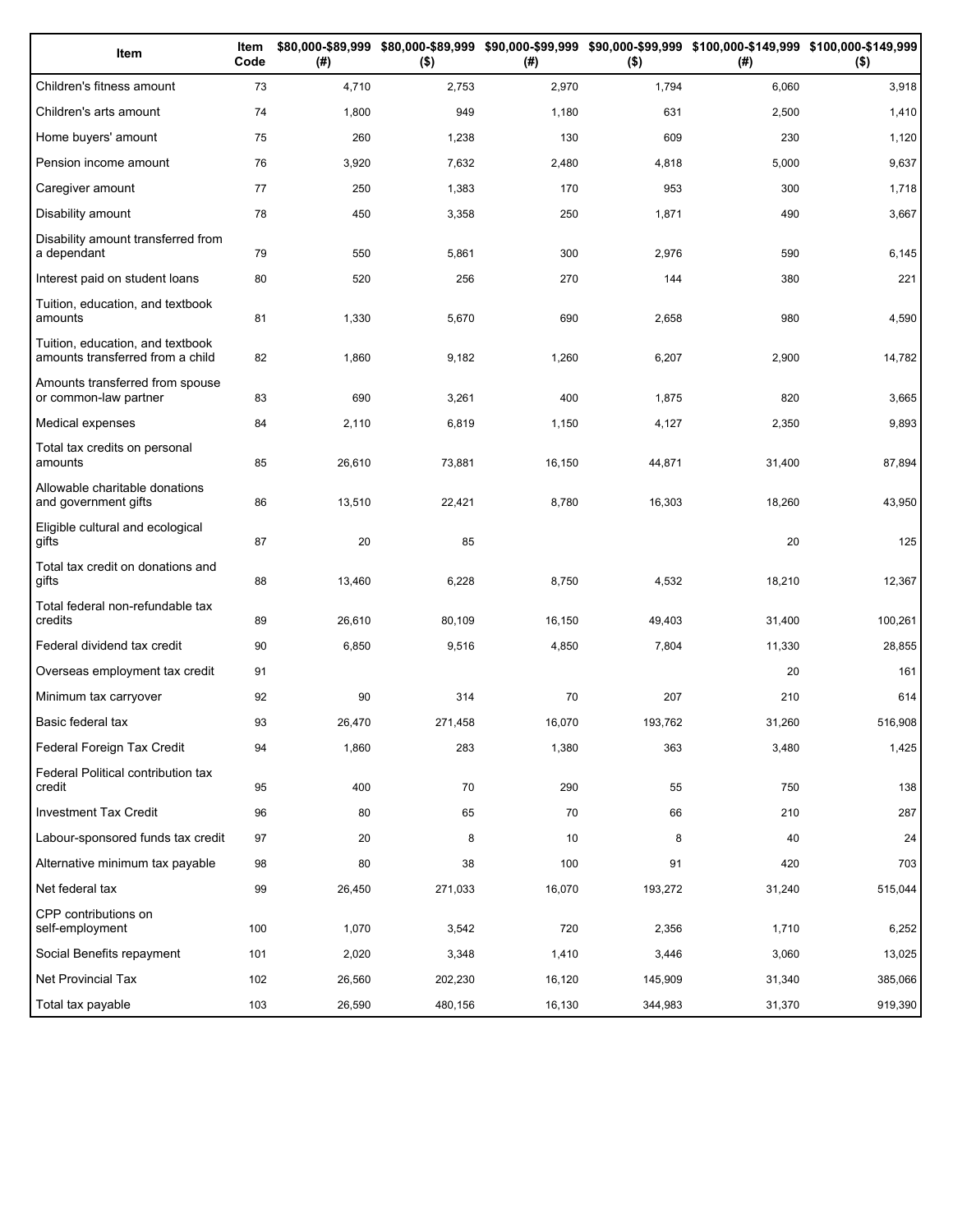| Item                                                                                           | Item<br>Code   | (#)    | \$150,000-\$249,999 \$150,000-\$249,999<br>$($ \$) | \$250,000<br>and<br>over $(#)$ | \$250,000<br>and<br>over <sub>(</sub> |
|------------------------------------------------------------------------------------------------|----------------|--------|----------------------------------------------------|--------------------------------|---------------------------------------|
| Number of taxable returns                                                                      | $\mathbf{1}$   | 10,170 |                                                    | 4,940                          |                                       |
| Number of non-taxable returns                                                                  | 2              | 10     |                                                    |                                |                                       |
| Total number of returns                                                                        | 3              | 10,180 |                                                    | 4,940                          |                                       |
| Employment income                                                                              | 4              | 8,300  | 1,095,844                                          | 3,780                          | 1,126,386                             |
| Commissions (from employment)                                                                  | 5              | 630    | 64,322                                             | 250                            | 69,539                                |
| Other employment income                                                                        | 6              | 1,520  | 16,498                                             | 710                            | 27,315                                |
| Old Age Security pension (OASP)                                                                | $\overline{7}$ | 1,550  | 7,981                                              | 1,110                          | 5,510                                 |
| CPP or QPP benefits                                                                            | 8              | 2,000  | 16,337                                             | 1,300                          | 10,663                                |
| Other pensions or superannuation                                                               | 9              | 1,640  | 75,779                                             | 890                            | 63,703                                |
| Elected split-pension amount                                                                   | 10             | 300    | 2,208                                              | 160                            | 834                                   |
| Universal Child Care Benefit (UCCB)                                                            | 11             | 130    | 202                                                | 40                             | 55                                    |
| Employment Insurance and other benefits                                                        | 12             | 100    | 548                                                | 20                             | 107                                   |
| Taxable amount of dividends from taxable Canadian corporations                                 | 13             | 5,230  | 194,370                                            | 3,430                          | 462,003                               |
| Interest and other investment income                                                           | 14             | 5,380  | 26,823                                             | 3,530                          | 62,130                                |
| Net partnership income (Limited or non-active partners only)                                   | 15             | 410    | 1,227                                              | 530                            | 1,426                                 |
| Net rental income                                                                              | 16             | 1,270  | 13,100                                             | 870                            | 23,704                                |
| Taxable capital gains                                                                          | 17             | 2,990  | 87,017                                             | 2,260                          | 273,661                               |
| Registered retirement savings plan income (RRSP)                                               | 18             | 940    | 19,491                                             | 360                            | 23,718                                |
| Other income                                                                                   | 19             | 4,300  | 66,057                                             | 2,540                          | 114,705                               |
| Net business income                                                                            | 20             | 910    | 55,058                                             | 450                            | 41,683                                |
| Net professional income                                                                        | 21             | 880    | 93,981                                             | 630                            | 144,060                               |
| Net commission income                                                                          | 22             | 230    | 24,461                                             | 90                             | 18,399                                |
| Net farming income                                                                             | 23             | 480    | 14,675                                             | 290                            | 14,009                                |
| Net fishing income                                                                             | 24             |        |                                                    |                                |                                       |
| Workers' compensation benefits                                                                 | 25             | 70     | 2,017                                              | 10                             | 600                                   |
| Social assistance payments                                                                     | 26             |        |                                                    |                                |                                       |
| Net federal supplements                                                                        | 27             | 40     | 106                                                | 20                             | 80                                    |
| Total income assessed                                                                          | 28             | 10,180 | 1,879,633                                          | 4,940                          | 2,484,646                             |
| Registered pension plan contributions (RPP)                                                    | 29             | 3,020  | 20,904                                             | 820                            | 6,727                                 |
| <b>RRSP</b> deduction                                                                          | 30             | 6,730  | 110,217                                            | 3,010                          | 66,130                                |
| Deduction for elected split-pension amount                                                     | 31             | 780    | 15,031                                             | 310                            | 5,732                                 |
| Annual union, professional, or like dues                                                       | 32             | 2,000  | 2,453                                              | 580                            | 872                                   |
| Child care expenses                                                                            | 33             | 330    | 1,402                                              | 100                            | 459                                   |
| <b>Business investment loss</b>                                                                | 34             | 20     | 344                                                | 20                             | 528                                   |
| Moving expenses                                                                                | 35             | 60     | 698                                                | 10                             | 123                                   |
| Support payments made                                                                          | 36             | 180    | 4,698                                              | 130                            | 6,398                                 |
| Carrying charges and interest expenses                                                         | 37             | 3,820  | 13,028                                             | 2,500                          | 22,400                                |
| Deductions for CPP/QPP contributions on self-employment and other earnings                     | 38             | 1,090  | 2,110                                              | 620                            | 1,165                                 |
| Deductions for provincial parental insurance plan (PPIP) premiums on<br>self-employment income | 39             |        |                                                    |                                |                                       |
| Exploration and development expenses                                                           | 40             | 300    | 3,631                                              | 460                            | 19,300                                |
| Other employment expenses                                                                      | 41             | 1,310  | 11,493                                             | 590                            | 8,422                                 |
| Clergy residence deduction                                                                     | 42             |        |                                                    |                                |                                       |
| Other deductions                                                                               | 43             | 380    | 6,965                                              | 360                            | 19,195                                |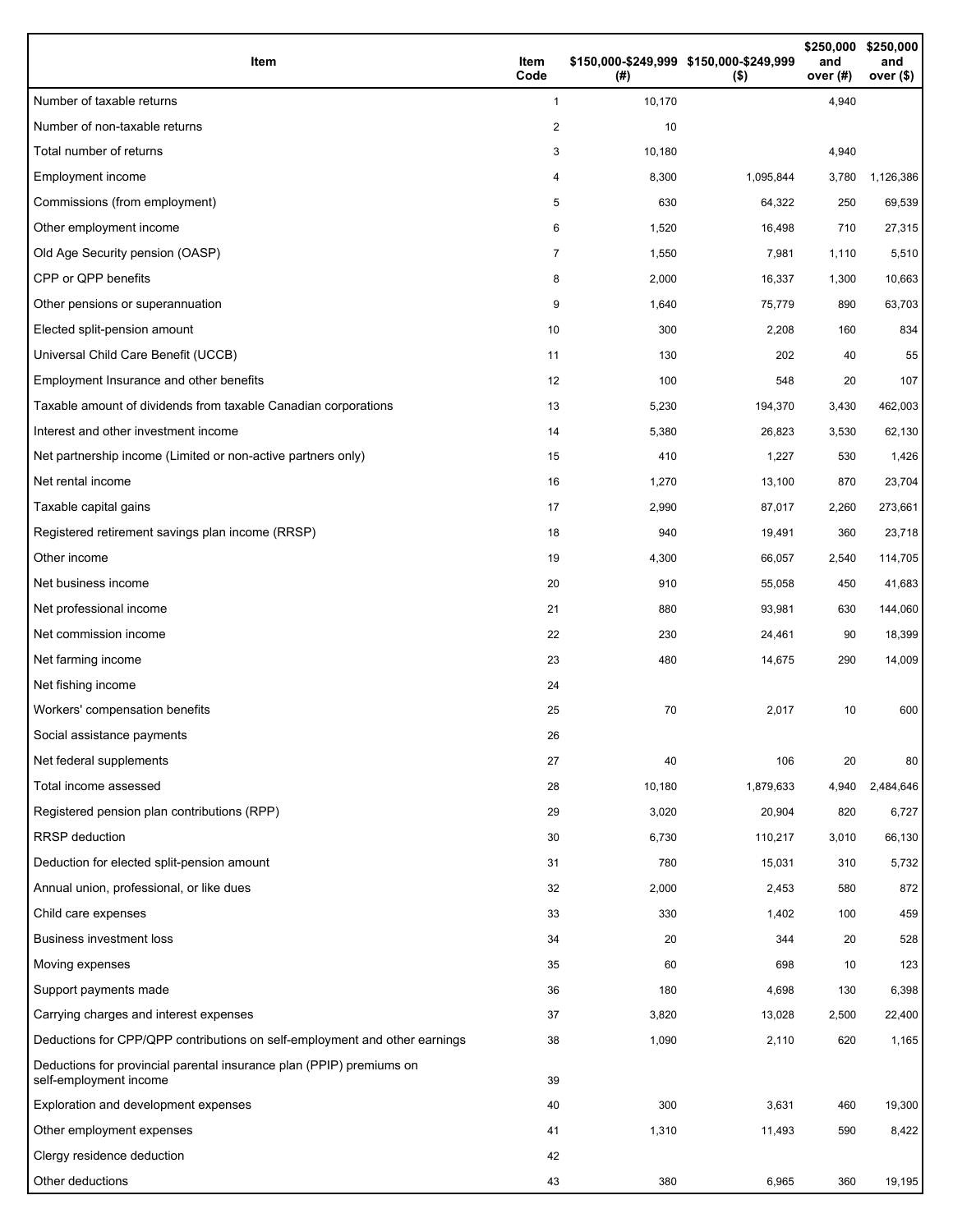| Item                                                              | <b>Item Code</b> | (#)    | \$150,000-\$249,999 \$150,000-\$249,999<br>$($ \$) | \$250,000<br>and<br>over $(#)$ | \$250,000<br>and<br>over (\$) |
|-------------------------------------------------------------------|------------------|--------|----------------------------------------------------|--------------------------------|-------------------------------|
| Total deductions before adjustments                               | 44               | 9,380  | 193,060                                            | 4,440                          | 157,453                       |
| Social benefits repayment                                         | 45               | 1,350  | 7,795                                              | 920                            | 5,411                         |
| Net income after adjustments                                      | 46               | 10,180 | 1,678,790                                          | 4,940                          | 2,322,453                     |
| Canadian Forces personnel and police deduction                    | 47               |        |                                                    |                                |                               |
| Security options deductions                                       | 48               | 120    | 1,580                                              | 130                            | 16,936                        |
| Other payments deductions                                         | 49               | 70     | 2,027                                              | 20                             | 611                           |
| Non-capital losses of other years                                 | 50               |        |                                                    | 10                             | 337                           |
| Net capital losses of other years                                 | 51               | 810    | 2,989                                              | 690                            | 7,410                         |
| Capital gains deduction                                           | 52               | 500    | 56,704                                             | 510                            | 128,293                       |
| Northern residents deductions                                     | 53               | 530    | 2,357                                              | 90                             | 258                           |
| Additional deductions                                             | 54               | 50     | 918                                                | 30                             | 631                           |
| Farming/fishing losses of prior years                             | 55               | 30     | 462                                                | 10                             | 1,273                         |
| Total deductions from net income                                  | 56               | 1,970  | 67,314                                             | 1,340                          | 155,806                       |
| Taxable income assessed                                           | 57               | 10,170 | 1,611,682                                          | 4,930                          | 2,166,806                     |
| Basic personal amount                                             | 58               | 10,180 | 110,071                                            | 4,940                          | 53,426                        |
| Age amount                                                        | 59               | 40     | 173                                                | 20                             | 80                            |
| Spouse or common-law partner amount                               | 60               | 1,180  | 9,196                                              | 490                            | 3,920                         |
| Amount for eligible dependant                                     | 61               | 170    | 1,652                                              | 70                             | 692                           |
| Amount for children 17 and under                                  | 62               | 2,860  | 11,816                                             | 1,270                          | 5,370                         |
| Amount for infirm dependants age 18 or older                      | 63               | 10     | 45                                                 |                                |                               |
| CPP or QPP contributions through employment                       | 64               | 7,690  | 16,770                                             | 3,290                          | 7,115                         |
| CPP or QPP contributions on self-employment and other earnings    | 65               | 1,090  | 2,110                                              | 620                            | 1,165                         |
| Employment Insurance premiums                                     | 66               | 6,010  | 4,777                                              | 2,090                          | 1,591                         |
| PPIP premiums paid                                                | 67               |        |                                                    |                                |                               |
| PPIP premiums payable on employment income                        | 68               |        |                                                    |                                |                               |
| PPIP premiums payable on self-employment income                   | 69               |        |                                                    |                                |                               |
| Volunteer firefighters' amount                                    | 70               | 20     | 66                                                 |                                |                               |
| Canada employment amount                                          | 71               | 8,460  | 9,164                                              | 3,850                          | 4,162                         |
| Public transit amount                                             | 72               | 210    | 98                                                 | 50                             | 23                            |
| Children's fitness amount                                         | 73               | 2,020  | 1,433                                              | 930                            | 694                           |
| Children's arts amount                                            | 74               | 880    | 553                                                | 460                            | 311                           |
| Home buyers' amount                                               | 75               | 50     | 236                                                |                                |                               |
| Pension income amount                                             | 76               | 1,860  | 3,548                                              | 1,000                          | 1,927                         |
| Caregiver amount                                                  | 77               | 80     | 513                                                | 50                             | 263                           |
| Disability amount                                                 | 78               | 210    | 1,584                                              | 110                            | 846                           |
| Disability amount transferred from a dependant                    | 79               | 180    | 1,791                                              | 80                             | 760                           |
| Interest paid on student loans                                    | 80               | 80     | 66                                                 | 30                             | 24                            |
| Tuition, education, and textbook amounts                          | 81               | 220    | 1,222                                              | 80                             | 599                           |
| Tuition, education, and textbook amounts transferred from a child | 82               | 1,030  | 5,369                                              | 520                            | 2,910                         |
| Amounts transferred from spouse or common-law partner             | 83               | 240    | 1,131                                              | 110                            | 530                           |
| Medical expenses                                                  | 84               | 830    | 4,735                                              | 530                            | 5,067                         |
| Total tax credits on personal amounts                             | 85               | 10,180 | 28,218                                             | 4,940                          | 13,734                        |
| Allowable charitable donations and government gifts               | 86               | 6,440  | 27,237                                             | 3,460                          | 64,152                        |